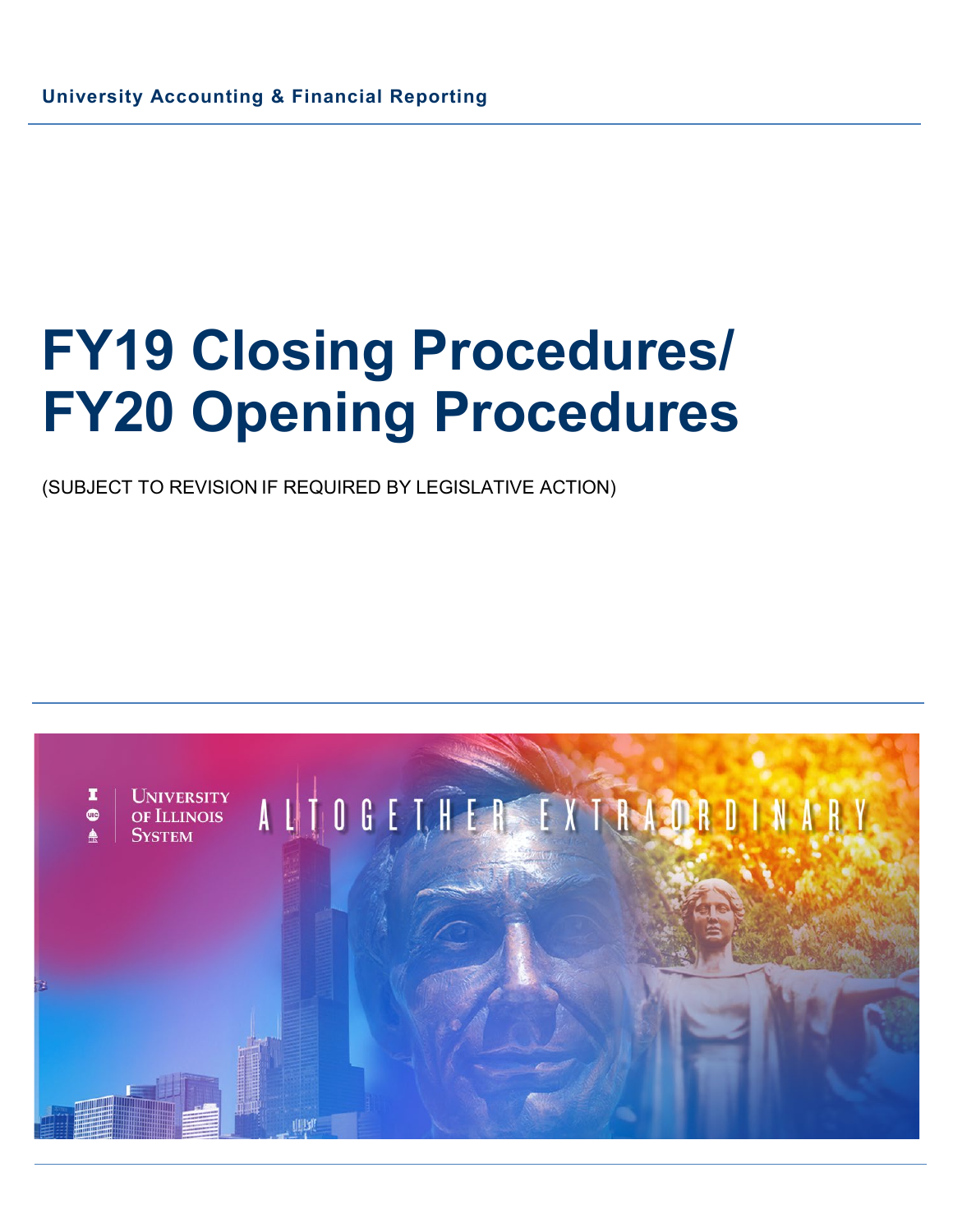# TABLE OF CONTENTS

| 5. Fact Sheet Requirements - Self-Supporting and Certain Practice Plan Funds  15 |  |
|----------------------------------------------------------------------------------|--|
|                                                                                  |  |
|                                                                                  |  |
|                                                                                  |  |
|                                                                                  |  |
|                                                                                  |  |
|                                                                                  |  |
|                                                                                  |  |
|                                                                                  |  |
|                                                                                  |  |
|                                                                                  |  |
|                                                                                  |  |
| L.                                                                               |  |
|                                                                                  |  |
|                                                                                  |  |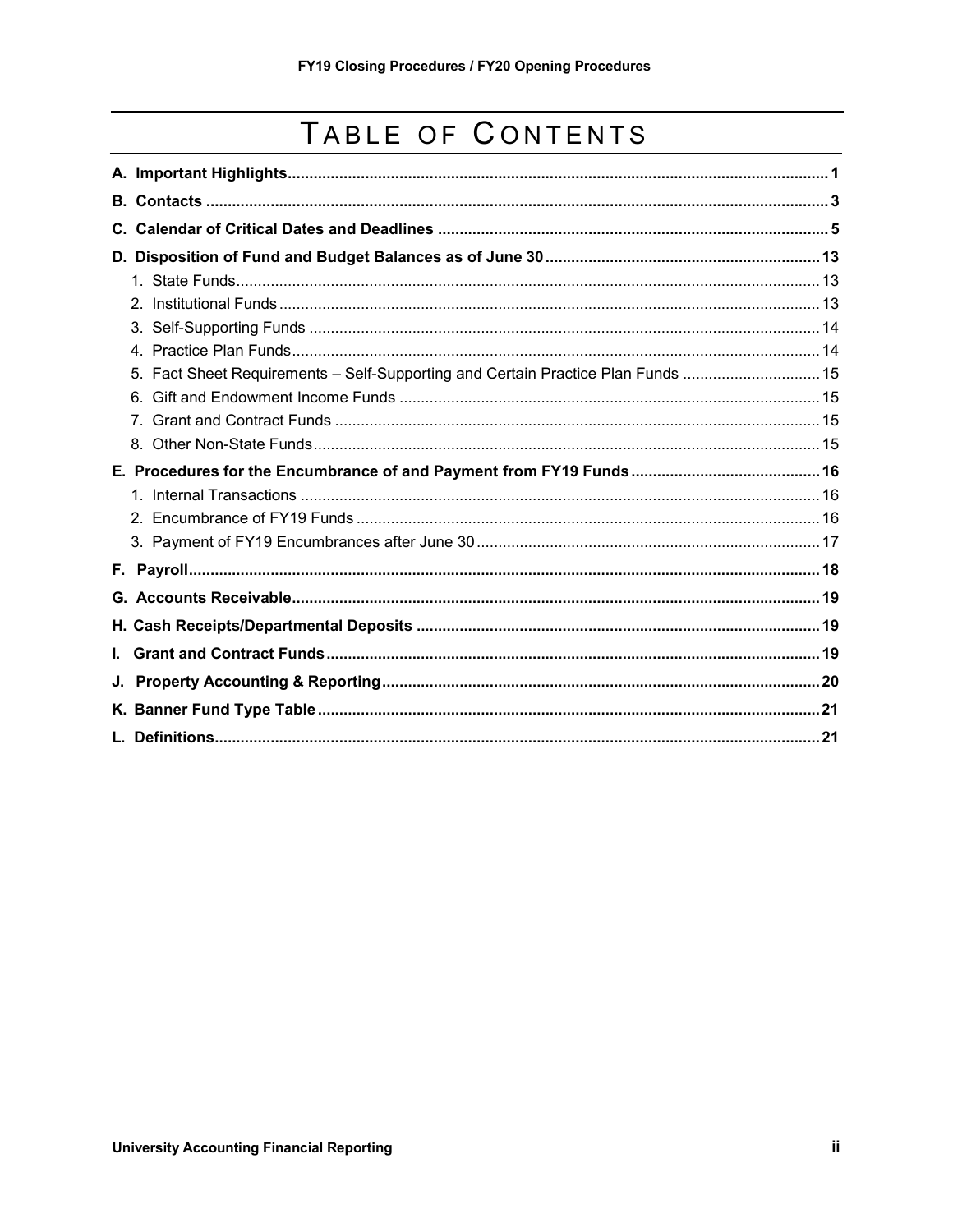# <span id="page-2-0"></span>**A. Important Highlights**

#### **Fact Sheets for self-supporting and practice plan funds**

To ensure the appropriate general ledger accrual entries are made in Banner for fiscal year-end, it is imperative that Fact Sheets are carefully completed for all self-supporting funds and DSP/NSP/OHSP practice plan funds. Please ensure the Fact Sheet contains accurate information for all activities described in Section D-5. Fact Sheet [Requirements.](#page-16-0)

#### **Closingperiods/statements**

- The University has two FY19 year-end closing periods (Period 12 and Period 14) to facilitate the recording of all FY19 transactions in the Banner general ledger. Period 12 will close on July 13, 2019; Period 14, which is restricted to certain OBFS users, will close on July 27, 2019.
- ♦ June 30 statements will be available for Period 12 and Period 14; in addition, preliminary statements that include June transactions posted through July 6, 2019, will be provided to assist with year-end review prior to the closing of Period 12.

#### **Posting journal voucher entries to the proper fiscal year**

- ♦ FY19 and FY20 will both be available for processing transactions during the month of July. Therefore, special care must be taken to ensure entries posted in July are recorded in the proper fiscal year.
- ♦ When posting journal vouchers, the transaction date used determines which fiscal year the transaction will post. Banner journal voucher forms (FGAJVCD, FGAJVCM, and FGAJVCQ) automatically default to the current calendar date as the transaction date. **Therefore, journal vouchers entered in July will post in FY20 unless the transaction date is manually changed to a June date. For a transaction to post in FY19, you must manually change the transaction date to a June 2019 transaction date.**

#### **Rolling FY19 balances to FY20**

- ♦ On July 13, open encumbrances, requisitions and purchase orders will roll forward to FY20 and general ledger balances will roll to establish FY20 beginning balances. Transactions posted to FY19 by OBFS between July 14 and July 27 will be added to FY19 balances and automatically update FY20 beginning balances.
- ♦ Units will not be permitted to post any FY19 transactions after the close of June Period 12 (July 13).
- ♦ General ledger and accounts payable feeders for FY19 must be submitted no later than July 12. However, users are strongly encouraged to post feeders earlier to enable corrections to be made if needed.
- ♦ Remaining FY19 budget balances will roll to FY20 on July 27, 2019.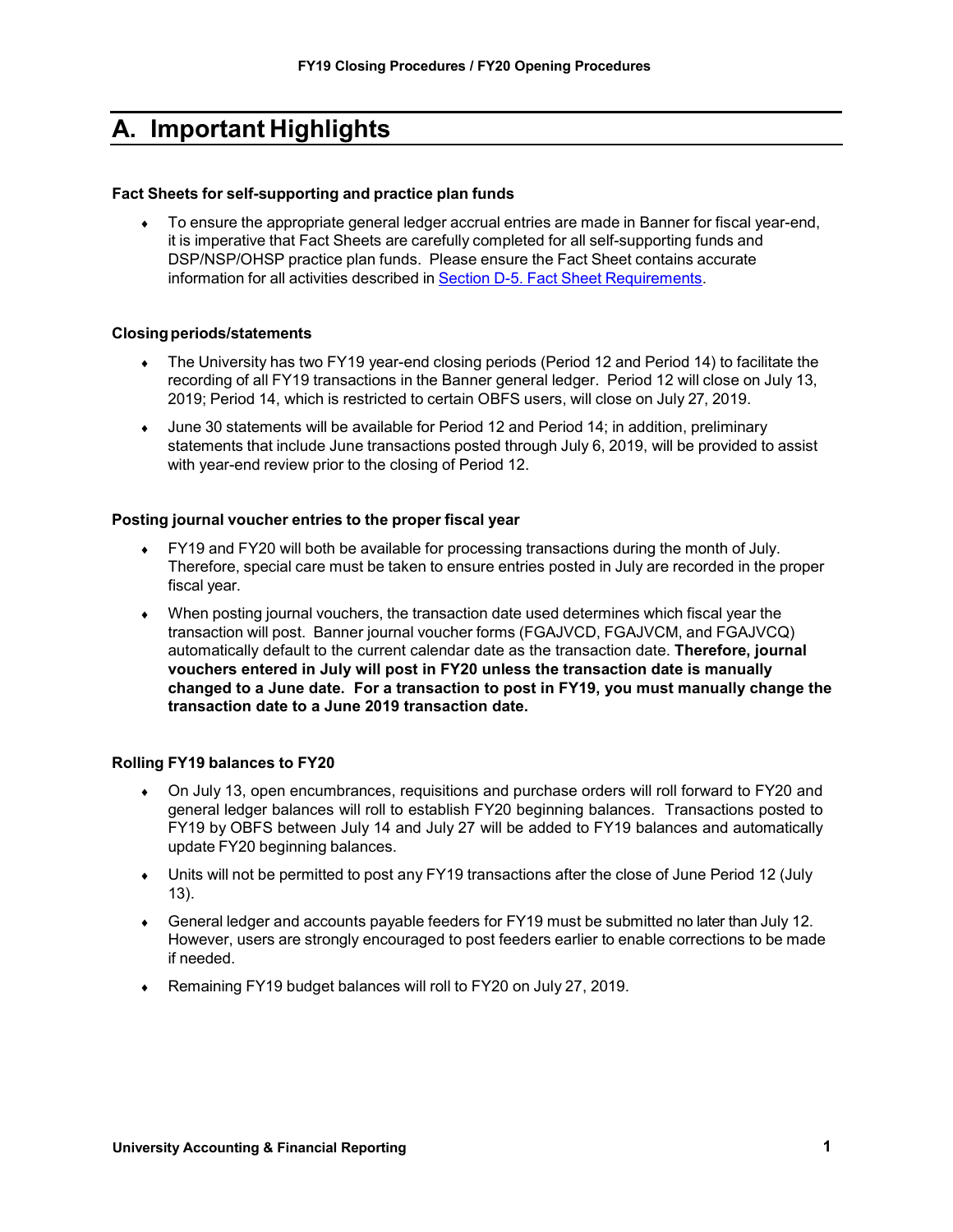#### **Use of state fund codes during July and August**

- State fund codes relate to a specific appropriation year. State funds have the appropriation year as a part of the assigned Banner fund code such that the last two digits represent the appropriation year. For example, FY19 state appropriation fund codes end in 19 (such as 100019) and FY20 fund codes end in 20 (such as 100020).
- ♦ Appropriation year 2019 transactions must therefore be assigned to appropriate FY19 fund codes ending in 19 and appropriation year 2020 transactions must be assigned to appropriate FY20 fund codes ending in 20.
- ♦ Effective June 30, 2019, FY19 state fund codes in iBuy will be inactivated.
- ♦ Effective July 1, 2019, index codes and fund defaults that include FY19 state fund codes will be converted automatically to include corresponding FY20 state fund codes ending in 20. **Therefore, beginning July 1, anyone using index codes or fund defaults to record FY19 state fund entries must manually enter or change the automatically populated fund code to the FY19 fund code ending in 19**.
- ♦ Effective July 1, 2019, units with iBuy profiles that contain the FY19 state fund as a part of their default CFOAPAL must **manually update** their iBuy profile by changing the default fund code from 100019 to 100020.
- ♦ Effective July 1, 2019, appointments (other than 9/12) paid on state funds will automatically be converted on job labor distribution records from the FY19 fund codes to the FY20 fund codes. State funded 9/12 appointments will be assigned the FY20 fund code using a June 16, 2019 effective date.
- ♦ Effective July 1, 2019, P-Card default CFOPs on state funds will be converted automatically from the FY19 fund code to the FY20 fund code ending in 20.
- Effective July 1, 2019, FY20 state-funded project codes related to the Travel and Expense Management system (TEM) will automatically be created.
- ♦ Any unapproved P-Card transactions still on FY19 state funds at the end of Period 12 will be converted automatically from the FY19 fund code to the FY20 fund code.

#### **Use of work study fund codes**

- ♦ Effective July 1, 2019, the last two digits of the Federal Work Study funds will change from 19 to 20 to reflect the new fiscal year.
- The FY20 Federal Work Study funds are 498120 (Urbana), 498220 (Chicago), and 498420 (Springfield).
- ♦ Effective July 1, 2019, payroll appointments paid on Federal Work Study funds will be automatically converted on job labor distribution records from the FY19 to the FY20 fund code ending in 20.

#### **Standard Finance Reports in FY20**

- ♦ The most recent data for Standard Finance Reports in the distribution tool My-UI-Financials, as well as the Standard Finance Reports generated via EDDIE, will display is FY19 until FY19 is closed. July (FY20) activity will not be displayed until FY19 is closed.
- ♦ Permissions set at the CFOP level with the Standard Finance Reports distribution tool My-UI-Financials will have the state funded CFOP's, as well as work study CFOP's, roll to the new year fund codes automatically on July 1.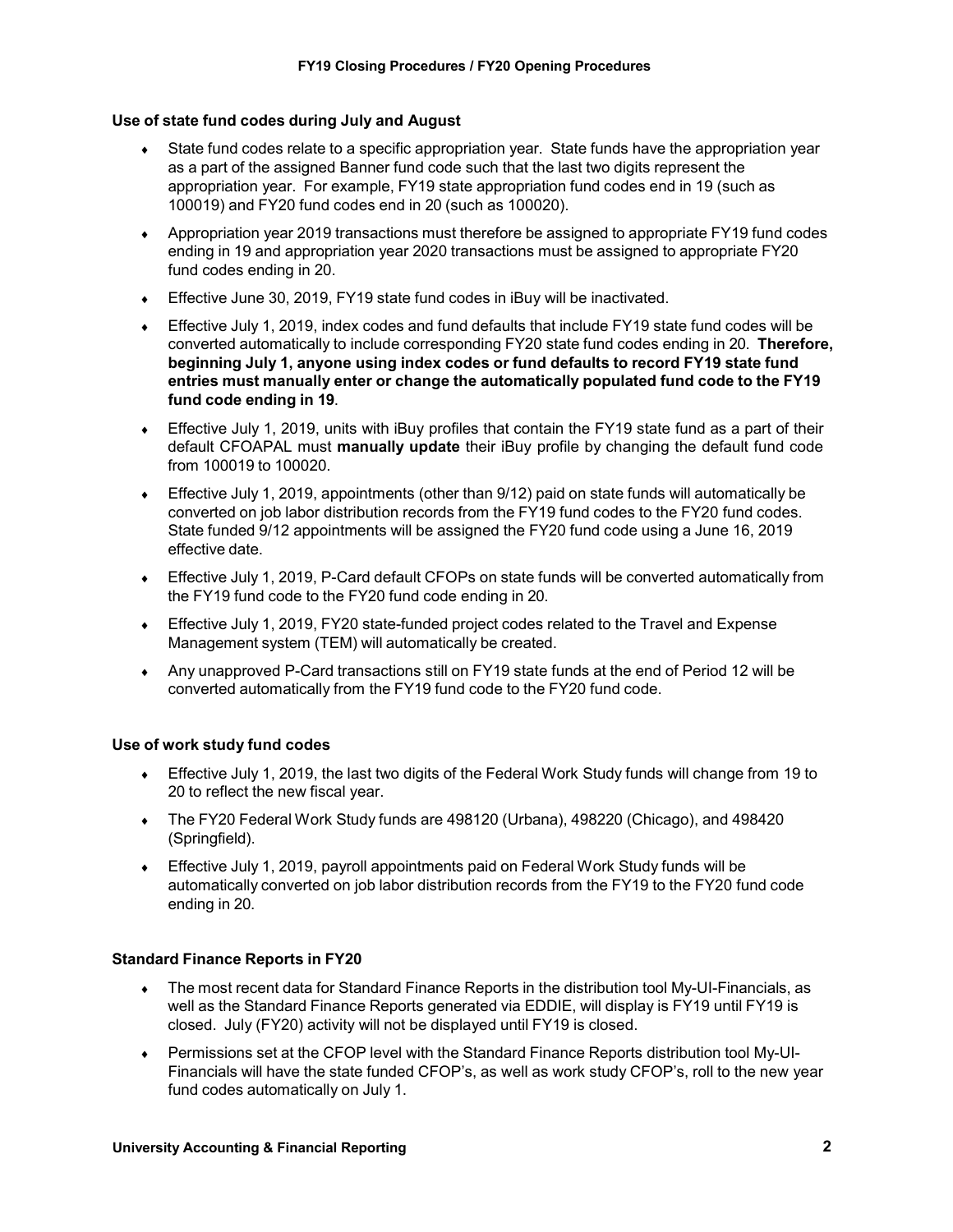# <span id="page-4-0"></span>**B. Contacts**

| <b>University Accounting and Financial Reporting (UAFR)</b>          |                                                     |                                              |                                              |  |
|----------------------------------------------------------------------|-----------------------------------------------------|----------------------------------------------|----------------------------------------------|--|
| <b>UAFR Management</b>                                               | Janet Ford<br><b>Brent Rasmus</b>                   | jford@uillinois.edu<br>brasmus@uillinois.edu | 217-265-0250<br>217-244-7347                 |  |
| <b>Accounting Services</b>                                           | Kimloan Coventry<br>John Laroe<br><b>Nick Unser</b> | bui@uillinois.edu<br>jmlaroe@uillinois.edu   | 217-244-3206<br>217-333-9133<br>217-244-6676 |  |
|                                                                      |                                                     | nicku@uillinois.edu                          |                                              |  |
| <b>Property Accounting and Reporting</b>                             |                                                     |                                              |                                              |  |
| <b>Equipment and Software</b>                                        | Jeff Weaver                                         | jweaver2@uillinois.edu                       | 217-244-7978                                 |  |
|                                                                      | Marti Conrad                                        | mdesjar2@uillinois.edu                       | 217-300-2159                                 |  |
| <b>Buildings and Construction</b>                                    | Aaron Rund                                          | arund@uillinois.edu<br>idougla@uillinois.edu | 217-300-1738<br>217-333-9135                 |  |
|                                                                      | <b>Gerald Douglass</b>                              |                                              |                                              |  |
| <b>Administrative Accounting</b><br>and Financial Reporting          | Phil McCarthy                                       | pimccart@uillinois.edu                       | 217-244-0307                                 |  |
|                                                                      | <b>Courtney Englehardt</b>                          | hampton2@uillinois.edu                       | 217-244-8739                                 |  |
| <b>Budget Operations and Analysis</b>                                |                                                     |                                              |                                              |  |
| University of Illinois at Chicago                                    | Mark McClellan                                      | mmmccle1@uillinois.edu                       | 312-413-5370                                 |  |
| University of Illinois at Springfield                                | <b>Jackie Gillock</b>                               | jbarn1@uis.edu                               | 217-206-6077                                 |  |
| University of Illinois at Urbana                                     | Gina Oleynichak                                     | goleynic@uillinois.edu                       | 217-244-9553                                 |  |
|                                                                      | Janet Wick                                          | jwick@uillinois.edu                          | 217-244-8223                                 |  |
| <b>University of Illinois System</b>                                 | Janet Ford                                          | jford@uillinois.edu                          | 217-265-0250                                 |  |
| University Student Financial Services and Cashier Operations (UFSCO) |                                                     |                                              |                                              |  |
| <b>General and Student Accounts Receivable</b>                       | Susan Cotter                                        | skcotter@uillinois.edu                       | 217-244-6022                                 |  |
| <b>Cashier Operations</b>                                            | Deborah Rahn                                        | drahn@uillinois.edu                          | 217-244-7450                                 |  |
|                                                                      | Joe Shroyer                                         | jshroyer@uillinois.edu                       | 217-265-4711                                 |  |
|                                                                      | James Burgdorf                                      | jburg3@uillinois.edu                         | 217-206-6738                                 |  |
| <b>Grants and Contracts</b>                                          |                                                     |                                              |                                              |  |
| University of Illinois at Chicago                                    | Karen McCormack                                     | krnmccor@uic.edu                             | 312-996-0624                                 |  |
|                                                                      | Mee Mee Lee-Choi                                    | meemlee@uic.edu                              | 312-996-5961                                 |  |
| University of Illinois at Springfield                                | <b>Charles Alsbury</b>                              | ralsb01s@uis.edu                             | 217-206-7849                                 |  |
| University of Illinois at Urbana                                     | Linda Gregory<br>Jayne Goby                         | lagregry@uillinois.edu<br>goby@uillinois.edu | 217-333-4881<br>217-244-4759                 |  |
| <b>University Payroll and Benefits (UPB)</b>                         |                                                     |                                              |                                              |  |
| <b>UPB Management</b>                                                | Kassaundra Hester                                   | khester@uillinois.edu                        | 312-585-9137                                 |  |
|                                                                      | Larry Hanyzweski                                    | lhanyzew@uillinois.edu                       | 312-585-9138                                 |  |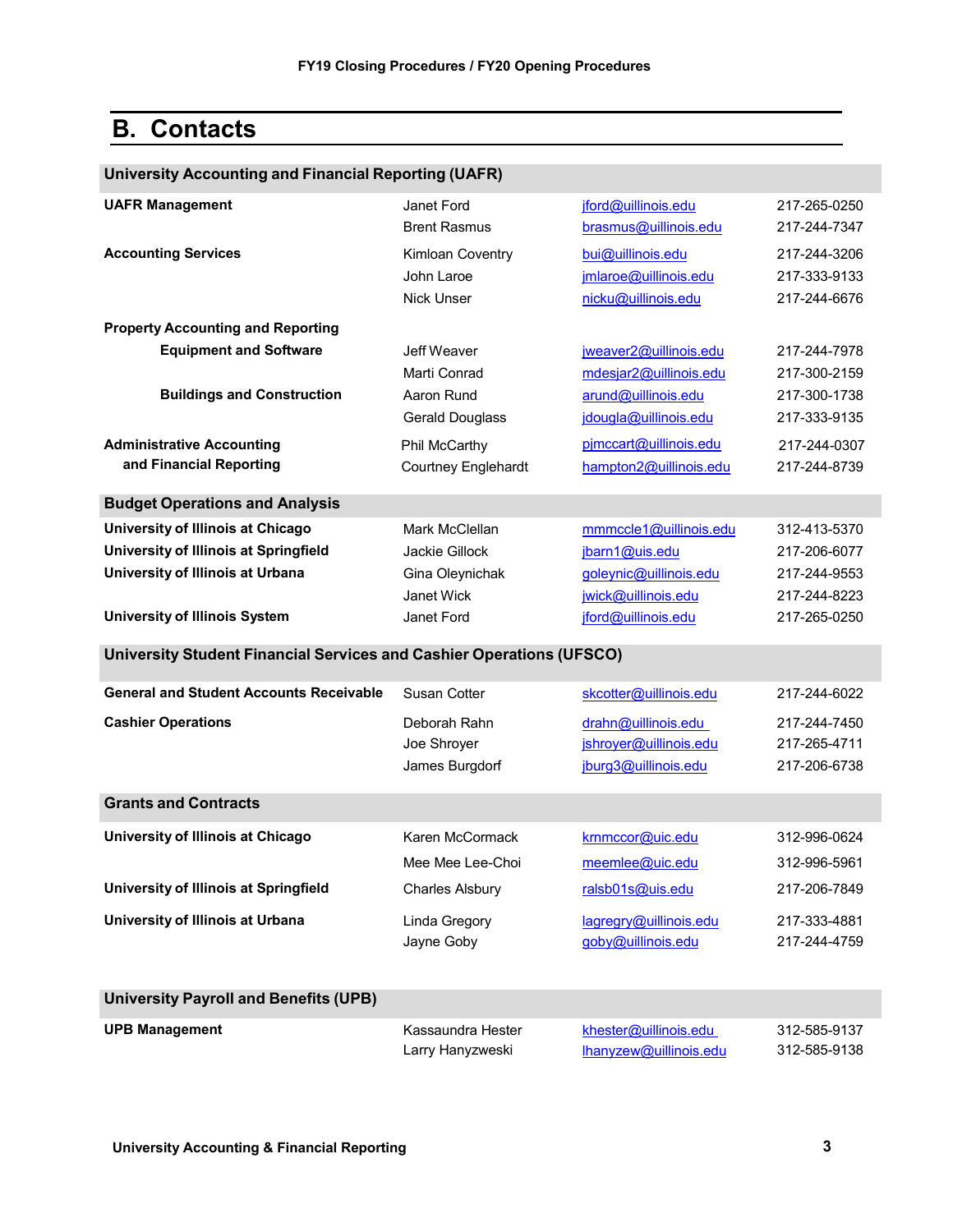| <b>Procurement Units</b>              |                                                      |                                                                      |                                              |
|---------------------------------------|------------------------------------------------------|----------------------------------------------------------------------|----------------------------------------------|
| University of Illinois at Chicago     | Debra Matlock<br>Aaron Rosenthal<br><b>Ruth Rios</b> | mdecra@uillinois.edu<br>aaronr1@uillinois.edu<br>riosr@uillinois.edu | 312-996-7084<br>312-996-8074<br>312-996-7074 |
| University of Illinois at Springfield | Jill Menezes                                         | imene1@uillinois.edu                                                 | 217-206-6651                                 |
| University of Illinois at Urbana      | <b>Brad Henson</b><br>Justin Johnston                | bhenson $4@$ uillinois.edu<br>jjustin@uillinois.edu                  | 217-300-2459<br>217-333-6261                 |
| University of Illinois System         | Daniel Szajna                                        | dszajna@uillinois.edu                                                | 217-333-2650                                 |
| <b>University Payables (UPAY)</b>     |                                                      |                                                                      |                                              |
| <b>UPAY Management</b>                | Jim Martinie                                         | martini1@uillinois.edu                                               | 217-333-0780                                 |
| <b>Support Service</b>                | Darren Strater                                       | dstrater@uillinois.edu                                               | 217-244-3139                                 |
| <b>Payment Operations</b>             | Susie Baker                                          | susbaker@uillinois.edu                                               | 217-333-6401                                 |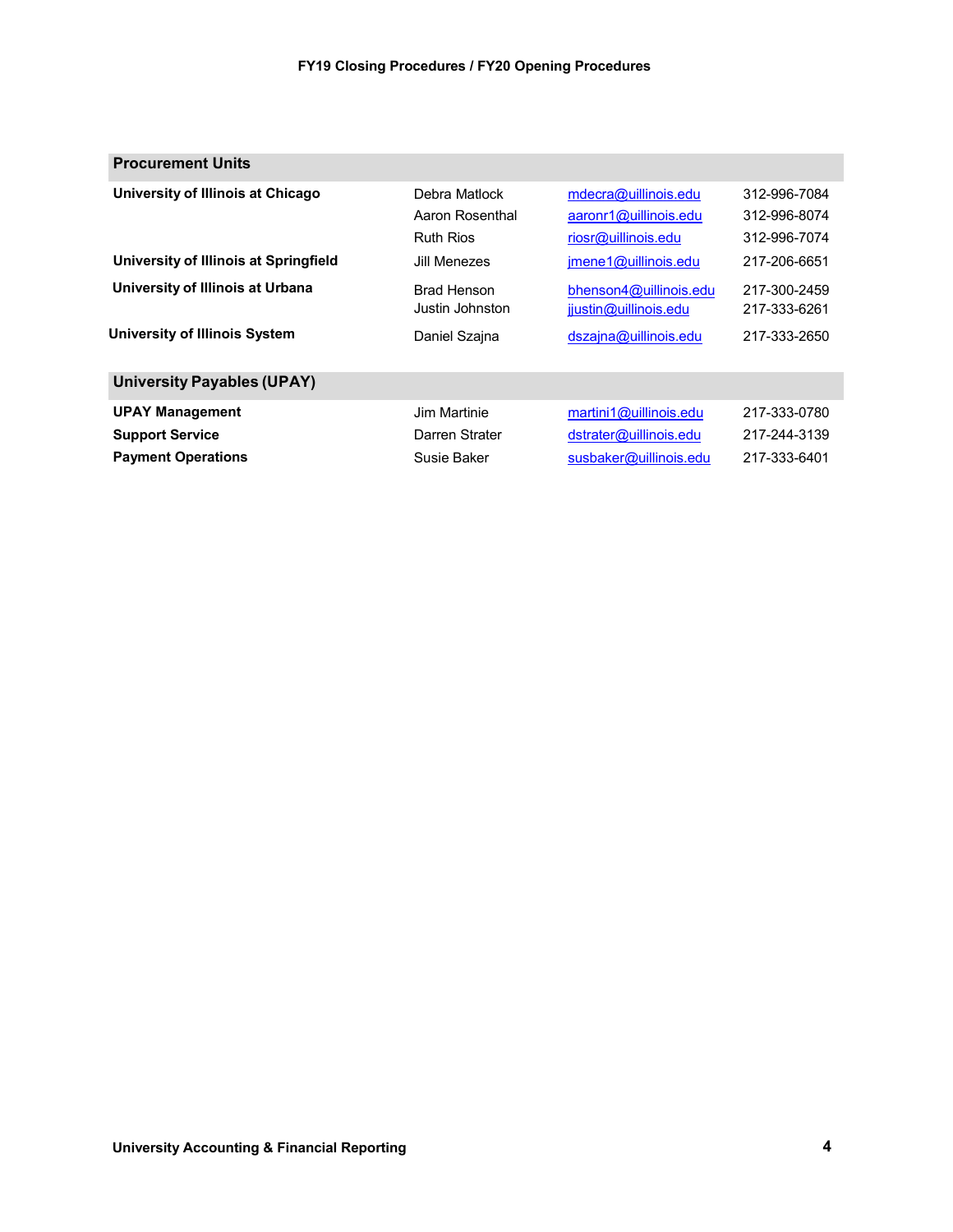# <span id="page-6-0"></span>**C. Calendar of Critical Dates & Deadlines**

**Note:** Critical dates related to Purchasing are included in **Section E:** Procedures for [the Encumbrance](#page-17-1) of **and [Payment](#page-17-1) from FY19 Funds.**

#### **May 17, 2019**

#### **Sponsored Programs Administration**

Clear overdrafts in sponsored project funds (400000 through 599999); unless the project will be continued with additional funds as documented on an approved Request for Anticipation Fund (Form GC70) or prior arrangements have been made with the Sponsored Programs Administration.

#### **May 30, 2019**

#### **Year End Opening/Closing Procedures Webinar**

[Register](https://www.obfs.uillinois.edu/training/webinars) for this webinar or go to the OBFS Training Center.

#### **May 31, 2019**

#### **Inactive Funds**

Departments zero out all inactive funds and submit requests for their termination to [uas@uillinois.edu.](mailto:uas@uillinois.edu) Balances in **inactive** funds should not be carried forward unnecessarily into the next fiscal year.

#### **June 7, 2019**

#### **Purchasing-State Fund Orders**

All state fund orders must be approved and posted to Banner to ensure FY19 state funding. Allow time for requisitions to pass through iBuy departmental approval queues. Departments should follow up on all orders to ensure the department executes approvals in time to permit posting the orders in Banner.

#### **June 12, 2019**

#### **Year End Opening/Closing Procedures Webinar**

[Register](https://www.obfs.uillinois.edu/training/webinars) for this webinar or go to the OBFS Training Center.

#### **June 14, 2019**

#### **Gift Funds**

Submit form for returning gift funds (fund type 4M) by 5:00 p.m. from Banner to the UI Foundation for reinvestment into a UIF endowment or quasi-endowment. The form is available at <https://online.uif.uillinois.edu/infocenter/Sec11-8TransferBANNERmoney.pdf> UIF must review and approve form before transfer can be made.

#### **CFOAPAL Termination**

Last day to submit CFOAPAL termination requests t[o uas@uillinois.edu](mailto:uas@uillinois.edu) for FY19. Requests received after June 14 will be processed in August after the fiscal year end close is completed.

#### **June 16, 2019**

#### **University Payroll & Benefits - State Funds**

Conversion of state fund code FY19 to FY20 for state funded 9/12 payroll jobs with a June 16, 2019 effective date.

#### **June 17, 2019**

#### **Fact Sheet Webinar**

[Register](https://www.obfs.uillinois.edu/training/webinars) for this webinar or go to the OBFS Training Center.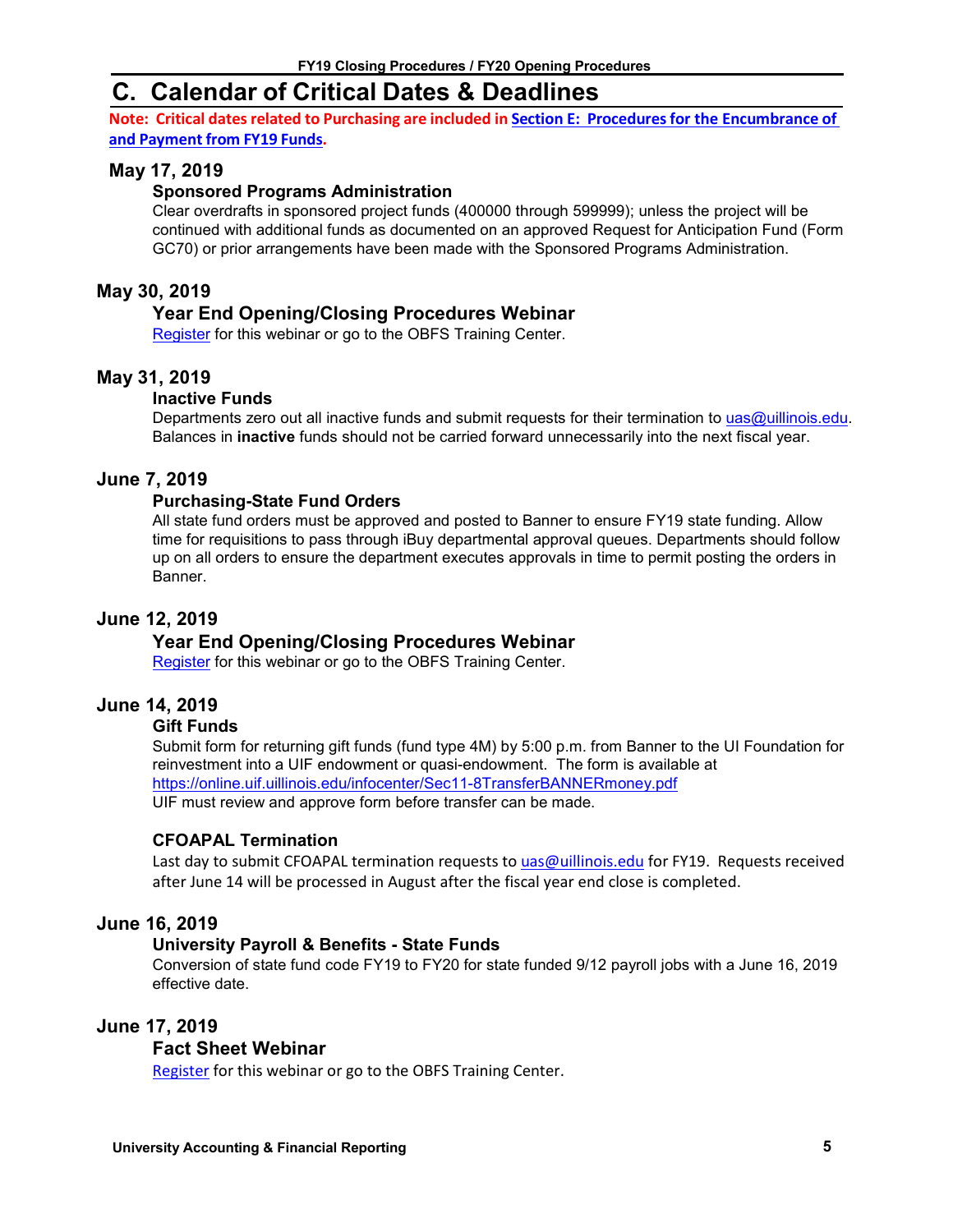#### **June 18, 2019**

#### **University Payroll & Benefits**

BW13 payroll calculation will run in the evening. Department approvers must complete payroll approvals by 12:00 p.m. Superusers complete payroll time entry and approvals by 5:00 p.m. Current pay period adjustments must be submitted through PARIS by 10:00 a.m. on June 19, 2019.

Prior period pay adjustments submitted by 12:00 p.m. will be paid on Friday, June 21, 2019.

#### **June 20, 2019**

#### **Accounts Receivable**

Submit accounts receivable (SAR & GAR) feeders for FY19 by 5:00 p.m. to allow departments to clear rejected transactions by June 30, 2019.

#### **June 21, 2019**

#### **Quasi-Endowment Funds**

Request reinvestment of accumulated University endowment income fund cash balances to quasiendowment funds to UAFR-Administrative Accounting.

#### **June 24, 2019**

#### **Campus Store Orders**

Submit orders to Campus Stores for equipment and supplies, including purchases made through GAR. These orders must be submitted by 5:00 p.m. in order to be charged to FY19 funds.

#### **June 25, 2019**

#### **University Payroll & Benefits**

Prior period pay adjustments submitted by 12:00 p.m. will be paid on Friday, June 28, 2019.

#### **June 28, 2019**

#### **Accounts Receivable**

Submit Banner Accounts Receivable (SAR & GAR) manual charges and credits for FY19 by 5:00 p.m. Online Accounts Receivable charges and credits submitted after deadline will be posted in FY20.

#### **Cashier Operations**

Submit cash receipts, deposits, and payments for student accounts received on or before June 28 to OBFS Cashier Operations by 2:00 p.m. to ensure processing in FY19.

#### **University Payroll & Benefits**

Prior period pay adjustments submitted by 5:00 p.m. will be paid on Friday, July 5, 2019.

#### **June 30, 2019**

#### **Last Day of FY19**

Refer to critical dates in July 2019 for processing, adjusting, and closing entries for the final June 2019 Banner financial record.

#### **Gift and Endowment Income Funds**

Departments must clear all overdrafts in gift and endowment funds.

#### **University Payables**

Last swipe date for FY19 transactions. All T-Card transactions with a swipe date of June 30, 2019 or earlier and which are reconciled by July 3, 2019 will be charged to FY19. T-Card transactions, regardless of the swipe date, reconciled after July 3, 2019 will be charged to FY20.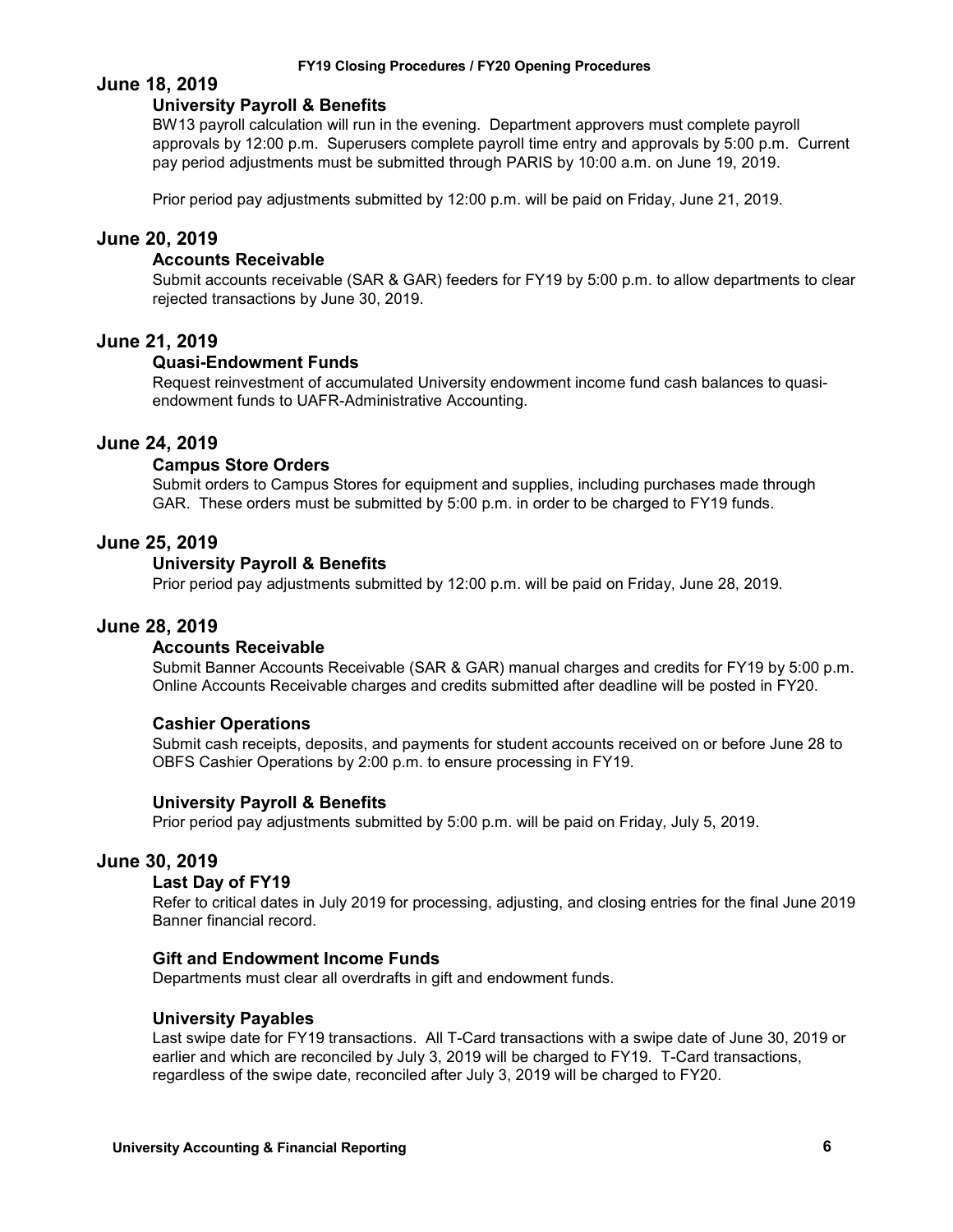#### **June 30, 2019 (continued) Purchasing**

All requisitions (Banner and iBuy) remaining on FY19 state funds will be canceled.

FY19 state fund 100019 will be inactivated in iBuy. All FY19 state fund orders should be approved and removed from iBuy department approval requests.

#### **July 1, 2019**

**First Day of FY20**

#### **Federal Work Study**

The last two digits of the Federal Work Study funds will change from 19 to 20 to reflect the new fiscal year.

Federal Work Study funds reported on job labor distribution records will be converted automatically to the FY20 funds ending in 20.

#### **Financial Reports**

Financial data in My-UI-Financials and EDDIE will display FY19 until FY19 is closed. July (FY20) activity will not be displayed until FY19 is closed.

Permissions set at the CFOP level in My-UI-Financials will have the state funded and work study CFOP's rolled to the new year fund codes automatically on July 1.

#### **Journal Vouchers**

Manually change Banner transactions to a June date for journal vouchers that should post in FY19. Banner will default transaction dates to July. Failure to manually modify the date will result in posting the transaction in FY20.

#### **iBuy**

FY20 state fund code 100020 activated in iBuy. iBuy user personal profiles that include FY19 state fund code as part of their default CFOAPAL setting must be manually updated to change the default code from 100019 to 100020.

#### **State Funds**

Beginning of lapse period (refer to [Section L. Definitions\)](#page-14-3).

Manually change the automatically populated fund code from 100020 to 100019 for state fund transactions relying on index codes to post to the appropriation year of 2019 state fund transactions. State fund codes are specific to the fiscal year; FY19 state fund codes end in 19 (such as 100019) and FY20 state fund codes end in 20 (such as 100020). All index codes that include a FY19 state fund code will be automatically changed to the related FY20 state fund code.

State funded payroll appointments (excluding state funded 9/12 appointments) will be converted automatically on job labor distribution records to the FY20 state fund code ending in 20.

#### **Labor Encumbrances**

Labor encumbrance process disabled until July 18. As a result, users will not see FY20 labor encumbrances post in Banner until after July 18.

#### **P-Card**

P-Card default CFOP codes that include an FY19 state fund code will be automatically converted to FY20 state fund code ending in 20. The coding for P-Card purchases involving state funds needs to be reviewed carefully during June and July. Purchases made in June must use fund code 100019 and purchases in July must use fund code 100020.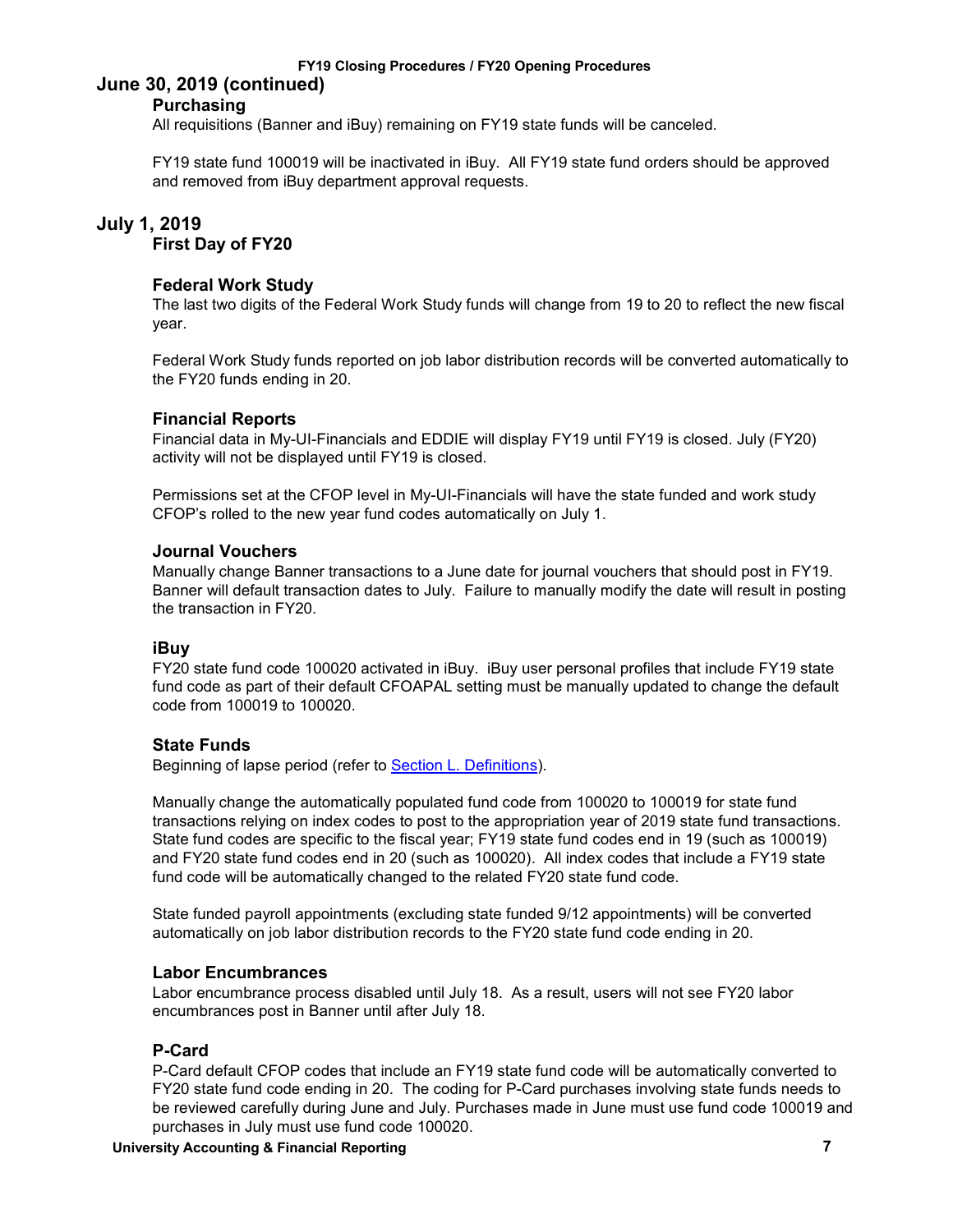#### **July 1, 2019 (continued)**

#### **Travel and Expense Management System**

Travel and Expense Management system (TEM) project codes that include an FY19 state fund will be copied and new project codes created to reflect the FY20 state fund code ending in 20. TEM documents (including T-Card) involving state funds need to be reviewed carefully during June and July. Travel/purchases made in June must use fund code 100019 and travel/purchases in July must use fund code 100020.

#### **University Payroll & Benefits**

BW14 payroll calculation will run in the evening. Department approvers must complete payroll approvals by 12:00 p.m. Superusers complete payroll time entry and approvals by 5:00 p.m. Current pay period adjustments must be submitted through PARIS by 10:00 a.m. on July 2, 2019.

#### **University Property Accounting and Reporting**

Report fabricated equipment completed as of June to UAFR - University Property Accounting and Reporting.

Assign proper entity code to equipment as applicable. Equipment used directly in the operation of a specific self-supporting fund's activity needs to have that self-supporting fund's same exact entity code assigned (refer to [Section L. Definitions\)](#page-14-3).

#### **July 3, 2019**

#### **University Property Accounting and Reporting**

Report construction completed as of June 30 to UAFR-University Property Accounting and Reporting.

#### **T-Card**

Reconcile and approve all T-Card transactions with a transaction date of June 30, 2019, or earlier, by 5:00 p.m. in order to post to FY19.

#### **Travel and Expense Management System**

Submit all FY19 purchase order related invoices and other invoices, which are not appropriate to process via TEM, regardless of funding source, to University Payables by 5:00 p.m. in order to post in FY19 via the Banner A/P system.

All travel and other reimbursement expense reports for travel or purchases made prior to July 1, regardless of funding source, must be departmentally approved in TEM in order to post in FY19.

#### **July 5, 2019**

#### **Labor Redistributions**

Labor redistributions of FY19 payroll charges must use a June transaction date and be approved (the labor redistribution must be at disposition 60) in Banner by 5:00 p.m. to appear on the June preliminary statements.

#### **University Property Accounting and Reporting**

Submit retainage fees and payables on construction contracts to UAFR – University Property Accounting and Reporting for posting in FY19.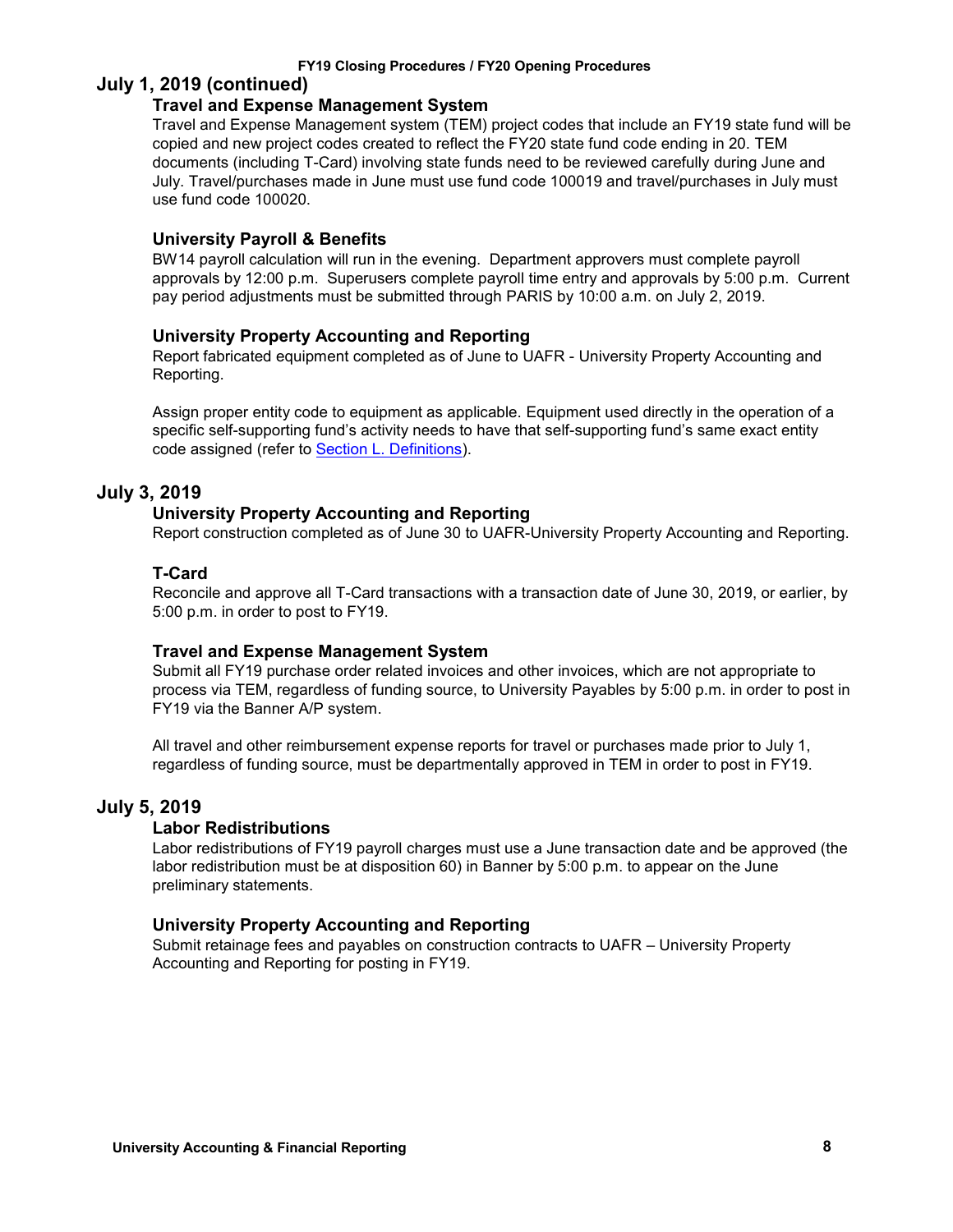#### **July 6, 2019**

#### **Preliminary Financial Statements**

Cut off to post transactions that will appear on June preliminary statements.

#### **Labor Encumbrances**

Current year labor encumbrances will be liquidated. Users should be aware of this event when monitoring their departmental budget balances available (BBAs) during the FY19 closing process and carefully monitor their BBAs during this time period.

**Note:** The multi-year labor encumbrances representing salary and fringe charges to be incurred in future fiscal years on grant and federal agriculture funds will **not** be liquidated.

#### **July 8, 2019**

#### **Preliminary Financial Statements**

Banner statements for June transactions posted through July 6, 2019, will be available in Mobius View. These statements will include payroll charges for Biweekly Pay Event 14 (BW14). Users should be aware of this situation when analyzing their preliminary statements.

#### **University Payroll & Benefits**

MN7 payroll calculation will begin this evening. Current pay period adjustments must be submitted through PARIS by 10:00 a.m. on July 9, 2019.

#### **Non-Monetary Exchange Transactions**

Submit non-monetary exchange transactions for FY19 to UAFR – University Accounting Services Division by 5:00 p.m. using the "Report of Non-monetary Exchanges" form as described in the [OBFS Policies & Procedures Section 13 - Non-Monetary Exchanges.](https://www.obfs.uillinois.edu/bfpp/section-13-accounting/non-monetary-exchanges)

#### **July 9, 2019**

#### **University Payroll & Benefits**

Prior period pay adjustments submitted by 12:00 p.m. will be paid on Friday, July 12, 2019.

#### **Fact Sheet Webinar**

[Register](https://www.obfs.uillinois.edu/training/webinars) for this webinar or go to the OBFS Training Center.

#### **July 10, 2019**

#### **Fact Sheet Open Lab-UIUC**

[Register](https://www.obfs.uillinois.edu/cms/One.aspx?portalId=77176&pageId=1229715) for this open lab or go to the OBFS Training Center.

#### **July 11, 2019**

#### **Fact Sheet Open Lab-UIC**

[Register](https://www.obfs.uillinois.edu/cms/One.aspx?portalId=77176&pageId=1229728) for this open lab or go to the OBFS Training Center.

#### **Labor Redistributions**

Last day to process FY19 labor redistributions. Labor redistributions of FY19 payroll charges, excluding 2019 MN7, must use a June transaction date and be approved (the labor redistribution should be at disposition 60) in Banner by 5:00 p.m. to appear on the June Period 12 statements.

Labor redistributions involving 2019 MN7 must be entered and approved (the labor redistribution should be at disposition 60) in Banner by 5:00 p.m. to appear on the June Period 12 statements**; however, special instructions apply to enter the transaction date correctly** (refer to [Section F.](#page-19-0)  [Payroll\)](#page-19-0).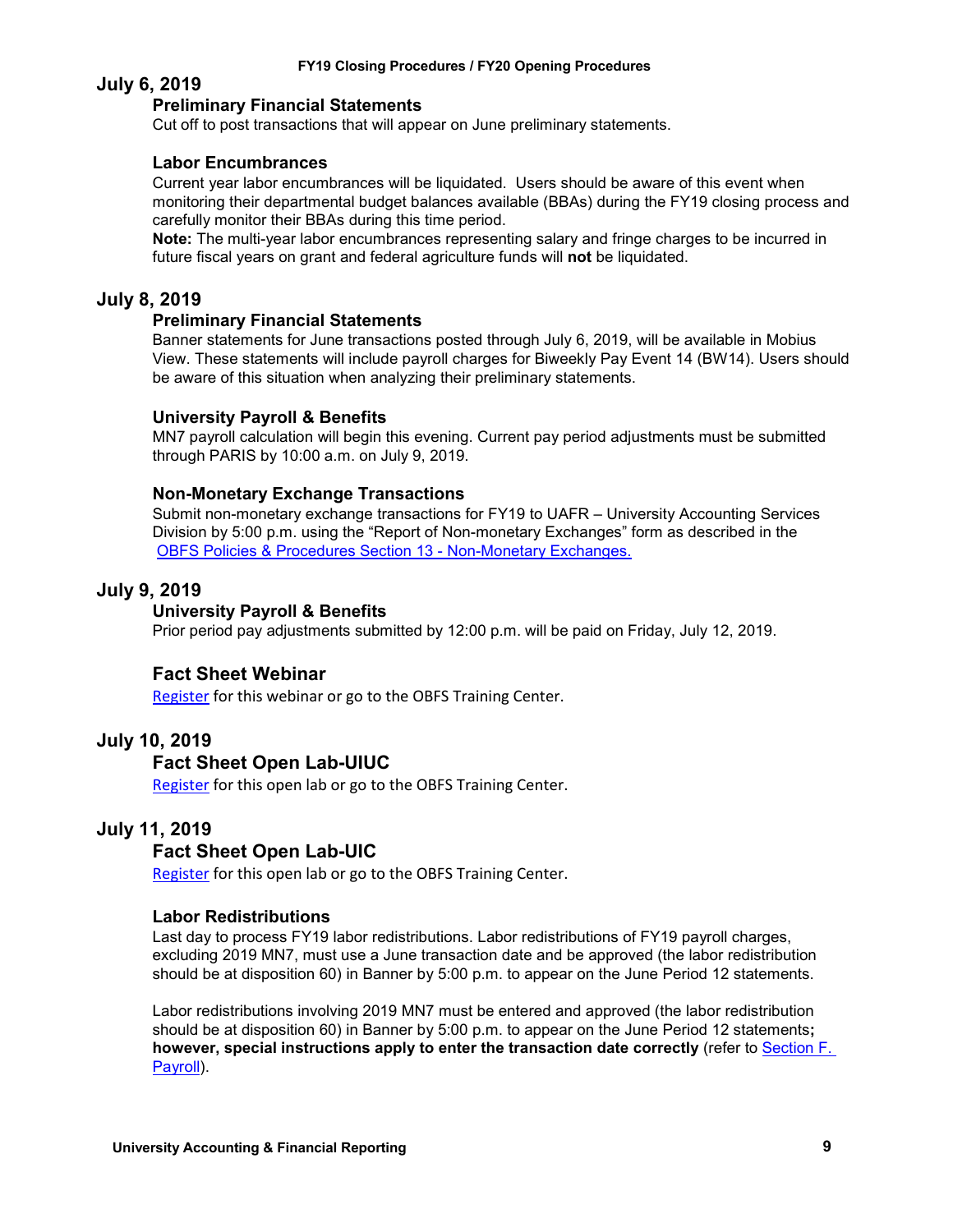#### **July 12, 2019 Last Business Day of Period 12**

#### **Journal Vouchers and Feeders**

Last day to process general ledger and accounts payable feeder system transactions into FY19. Users are strongly encouraged to process earlier if possible.

Last day to process adjustments to encumbrances in FY19. After encumbrances roll into FY20, Banner does not allow users to adjust these rolled encumbrances in FY19.

All FY19 journal vouchers must be entered into Banner by 5:00 p.m. After 5:00 p.m., users will not be able to complete the journal vouchers due to Banner year-end security.

All FY19 transactions routed to approval queues, including general ledger and accounts payable transactions, must be approved by 5:00 p.m. to appear on FY19 statements.

All FY19 journal vouchers using capital asset (equipment/construction) account codes must be submitted to Banner by 5:00 p.m. Any subsequent transactions using these codes must be reviewed with UAFR – University Property Accounting and Reporting.

#### **Petty Cash**

Post FY19 general encumbrances for petty cash and travel expenditures incurred but not reimbursed by 5:00 p.m. When possible, vouchers to reimburse these expenditures should be processed instead of recording encumbrances.

#### **Budget**

Requests for budget transfers to appear on Period 12 statements must be submitted to all university budget offices.

#### **FABweb**

Equipment acquired with FY19 funds must have associated acquisition attributes entered into FABweb and submitted to UAFR – University Property Accounting and Reporting by 5:00 p.m.

#### **Sponsored Projects**

Process FY19 expenditures for State of Illinois sponsored projects (funds 560000 through 599999) that require June 30 billings and reports by 5:00 p.m.

#### **P-Card**

All P-Card transactions with a transaction (swipe) date of June 30, 2019, or earlier, and which are reconciled by the University by July 12, 2019, will be charged to FY19. P-Card transactions, regardless of the transaction date, reconciled after July 12, 2019, will be charged to FY20. Any departmentally unapproved P-Card transactions using a FY19 state fund code will have the fund code changed automatically to the FY20 state fund code ending in 20.

#### **July 13, 2019**

#### **June Period 12 FY19 Closed in Banner**

General ledger balances, encumbrances, and reservations will roll to FY20.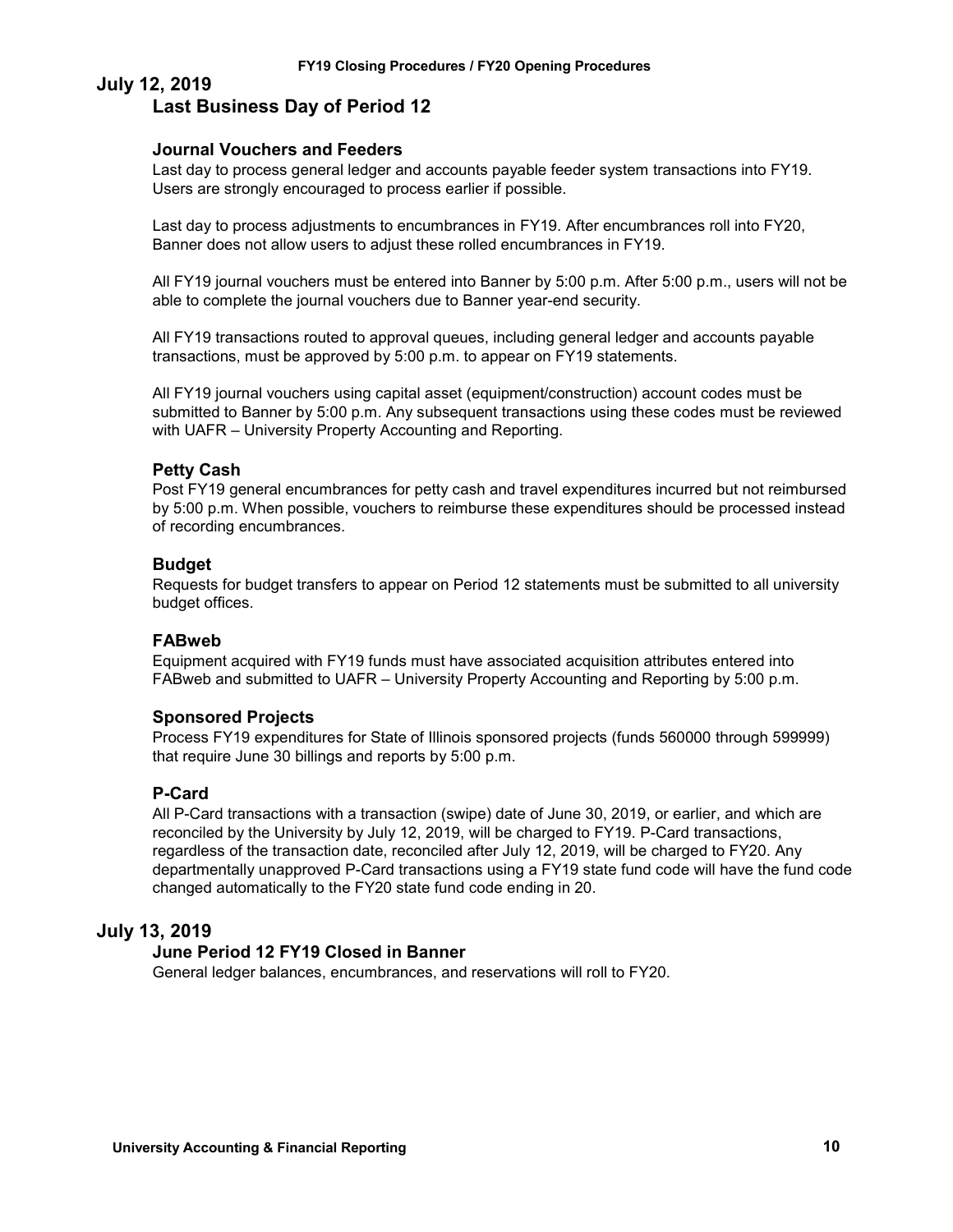#### **July 15, 2019**

#### **Financial Statements**

June Period 12 statements are available in My-UI-Financials, EDDIE, and Mobius View. This will include payroll accruals (FY19 portion of payroll paid in July) for Biweekly 14 (BW14) and Monthly 07 (MN7).

#### **Fact Sheet Open Lab-UIUC**

[Register](https://www.obfs.uillinois.edu/training/registration/) for this open lab or go to the OBFS Training Center.

#### **July 16, 2019**

#### **University Payroll & Benefits**

BW15 payroll calculation will run this evening. Departmental approvers must complete payroll approvals by noon. Superusers must complete payroll time entry and approvals by 5:00 p.m. Current pay period adjustments must be submitted through PARIS by 10:00 a.m. on July 17, 2019.

Prior period pay adjustments submitted by 12:00 p.m. will be paid on Friday, July 19, 2019.

#### **July 17, 2019**

#### **Fact Sheets Due**

Submit Fact Sheets for all self-supporting and certain practice plan funds by 5:00 p.m. using the FY19 Year End Fact Sheet submission tool. The submission tool and other related resources may be accessed through the link below:

<https://www.obfs.uillinois.edu/accounting-financial-reporting/year-end-procedures/fact-sheets>

#### **University Property Accounting and Reporting**

Report completed software development projects to UAFR- University Property Accounting and Reporting.

Report equipment received as of June 30 but not paid to UAFR – University Property Accounting and Reporting.

#### **July 18, 2019**

#### **Labor Encumbrances**

FY20 labor encumbrance process activated.

#### **July 24, 2019**

#### **Budget**

Submit requests for budget transfers and exchanges involving state or institutional funds to the respective university Budget Office.

#### **July 27, 2019**

#### **June Period 14 FY19 is closed in Banner**

June Period 14 will be closed after Banner processing has completed. Where applicable, operating ledger budget balances will roll to FY20.

#### **July 29, 2019**

#### **My-UI-Financials Financial Data**

Month to date July (FY20) financial data will be available in the Standard Financials Reports distribution tool My-UI-Financials.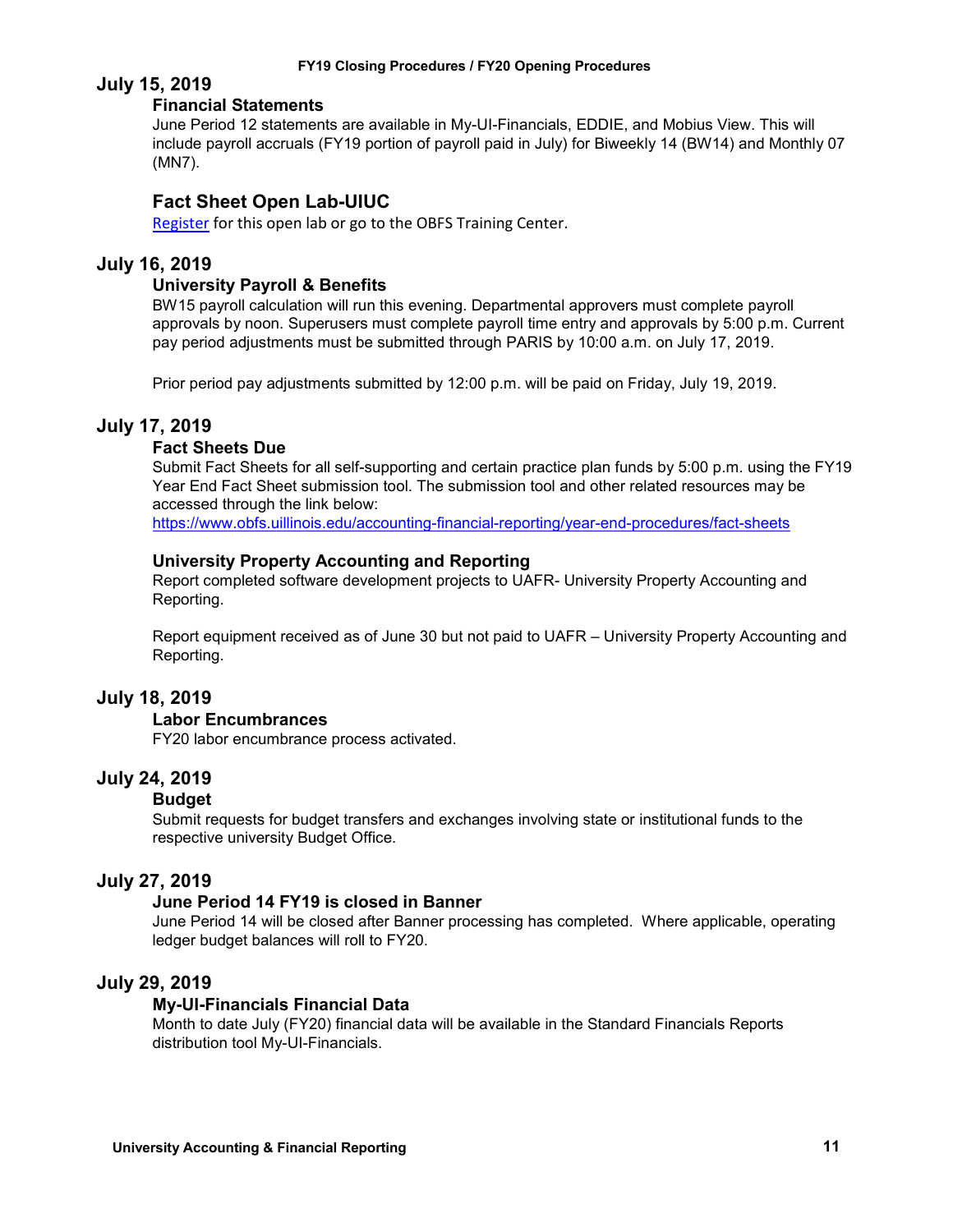#### **July 31, 2019**

#### **Financial Statements**

June Period 14 statements available in My-UI-Financials, EDDIE, and Mobius View. The FY20 beginning balances are static after the Period 14 closing.

#### **University Payables**

Submit invoices and miscellaneous vouchers to be funded by FY19 state funds, for goods or services contracted for in FY19, but received or rendered after June 30, 2019, to University Payables or enter and approve in the TEM system (if appropriate).

#### **August 7, 2019**

#### **July Period 01 FY20 Closed in Banner**

July Period 01 FY20 will be closed after Banner nightly processes are completed.

#### **August 9, 2019**

#### **Financials Statements**

July Period 01 FY20 statements available in My-UI-Financials, EDDIE, and Mobius View.

#### **August 16, 2019**

#### **University Payables-State Funded Orders**

Cut-off to complete in Banner receiving reports required for state-funded FY19 purchase orders where the goods are received after June 30 in Banner by 5:00 p.m. in order to post during the lapse period.

#### **August 23, 2019**

#### **State Funds**

Approve appropriation year 2019 state-funded transactions, including general ledger and accounts payable transactions, by 5:00 p.m. for posting to occur during the lapse period.

No transactions will be allowed on the FY19 state fund code 100019 once August Period 02 is closed. Users should carefully monitor their lapse period transactions and spending in order to make any necessary corrections before the month of August is closed on September 5, 2019.

#### **August 31, 2019**

#### **State Funds**

The end of the state appropriations lapse period. All FY19 state fund codes, including 100019, will be terminated in Banner. After the month of August is closed, no more transactions will be allowed on FY19 state funds.

#### **September 1, 2019**

#### **State Funds**

FY19 state-funded purchase orders will be closed.

FY19 state-funded standing orders will be closed. Other standing orders will be closed based on individual review.

#### **September 5, 2019**

#### **August Period 02 FY20 Closed in Banner**

No transactions will be allowed on the FY19 state fund code 100019 once August Period 02 is closed.

#### **September 9, 2019**

#### **Financial Statements**

August Period 02 FY20 statements will be available in My-UI-Financials, EDDIE, and Mobius View.

#### **University Accounting & Financial Reporting 12**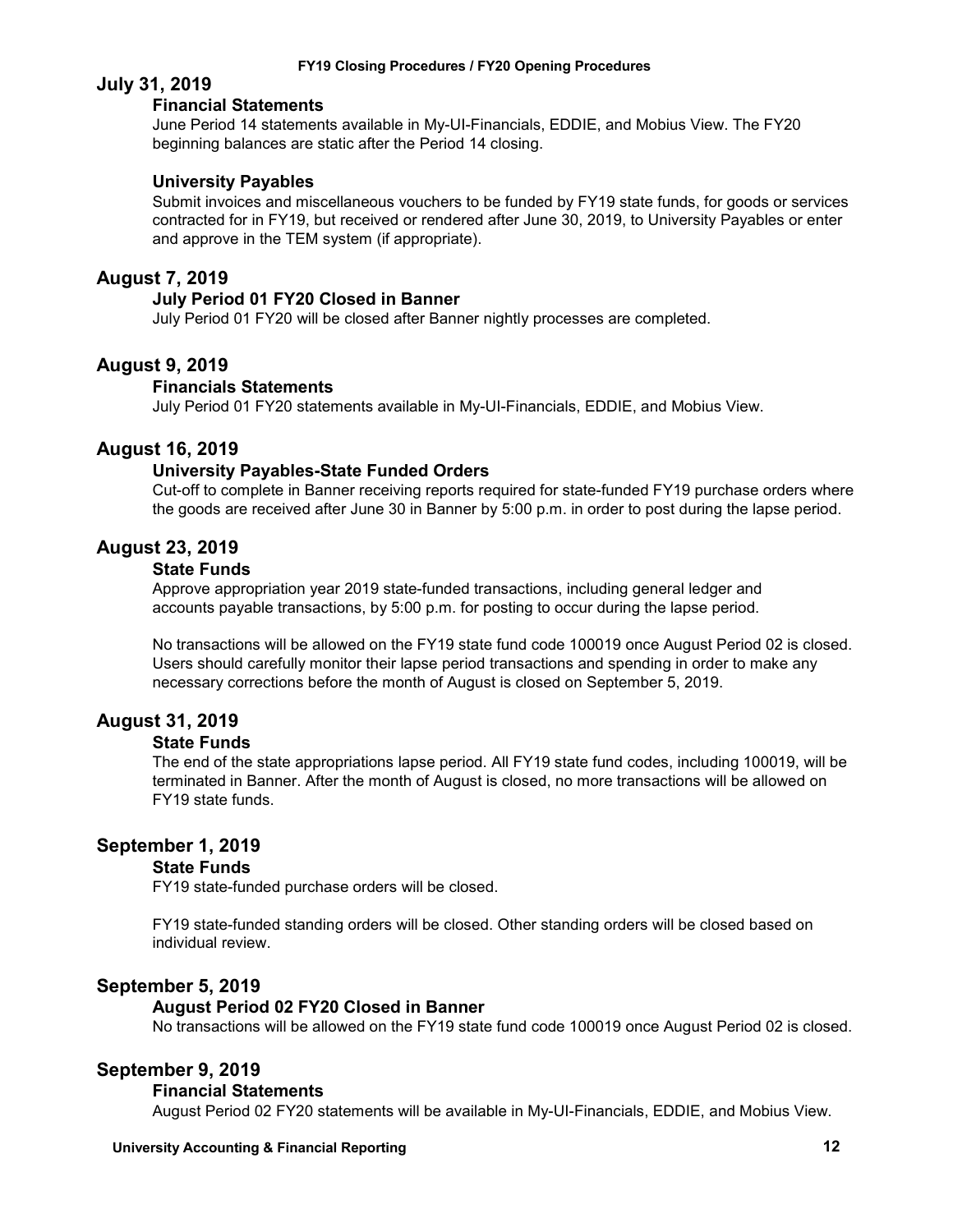# <span id="page-14-3"></span><span id="page-14-0"></span>**D. Disposition of Fund and Budget Balances as of June 30**

### <span id="page-14-1"></span>**1. State Funds**

The respective university Budget Office reviews state budget balances at fiscal year-end. They determine whether a state fund overdraft or surplus exists at each college/administrative-unit level based on the net budget balance available. They also provide guidance to college/administrative unit business officers regarding the year-end state budget close process.

The budget balance available takes into account both actual expenditures to date and unpaid encumbrances. It is very important that you review the accuracy of your non-personnel services encumbrances shown on the May statements and those recorded during June. Any necessary additions and/or corrections to these encumbrances should be made **no later than July 12, 2019 (during FY19 Period 12)**. Any salary encumbrances remaining on state funds after the accrued payrolls are calculated in July will be eliminated automatically before the final state budget rollup balances are reviewed by the Budget Office.

Final FY19 state budget balances available and non-personnel services encumbrances will be rolled forward to FY20 on the prior state appropriation year fund code 100019. This move will facilitate the payment of valid obligations related to FY19 during the lapse period months of July and August. Vouchers paid from state funds during the lapse period that liquidate valid recorded encumbrances outstanding as of June 30, 2019, will be posted to the FY19 state fund in fiscal year 2020. Balances that remain unexpended on these lapse period funds, as of August 31, 2019, will not be available after that date.

**Once August Period 02 is closed in Banner, no more transactions will be allowed on the FY19 state fund code 100019**. Users should carefully monitor their lapse period transactions and spending and make any necessary corrections to ensure available FY19 state fund appropriations are fully expended before the month of August is closed.

### <span id="page-14-2"></span>**2. Institutional Funds – Governed by University Guidelines – Balances Forward**

State of Illinois Legislative Audit Commission *University Guidelines* define the allowable balances that can be carried forward. For purposes of the carry forward calculation, institutional funds include indirect cost recovery and cost of educational and administrative allowances. Unencumbered balances, combined on an overall institutional basis, cannot exceed 30% of the current year's budget (FY19) for these funds. Accurate encumbrances are equally important for determining excess institutional funds, as they are for determining state funds available to be expended prior to the end of the lapse period. Only June 30 encumbrances that are actually paid during the lapse period (July 1, 2019 to August 31, 2019) will be considered valid in preparing the excess funds calculation.

Encumbrances will be rolled forward into FY20 on July 13, 2019. Budget balances available will be rolled forward as of July 27, 2019, into the appropriate FY20 institutional fund.

FY19 institutional fund budgets per se will not be carried forward. However, FY20 budgets will be composed of two components:

- Departmental allocations and earnings estimate recorded in Budget Development for FY20, and
- An unencumbered/adjusted balance forward, which is the amount of the carryover.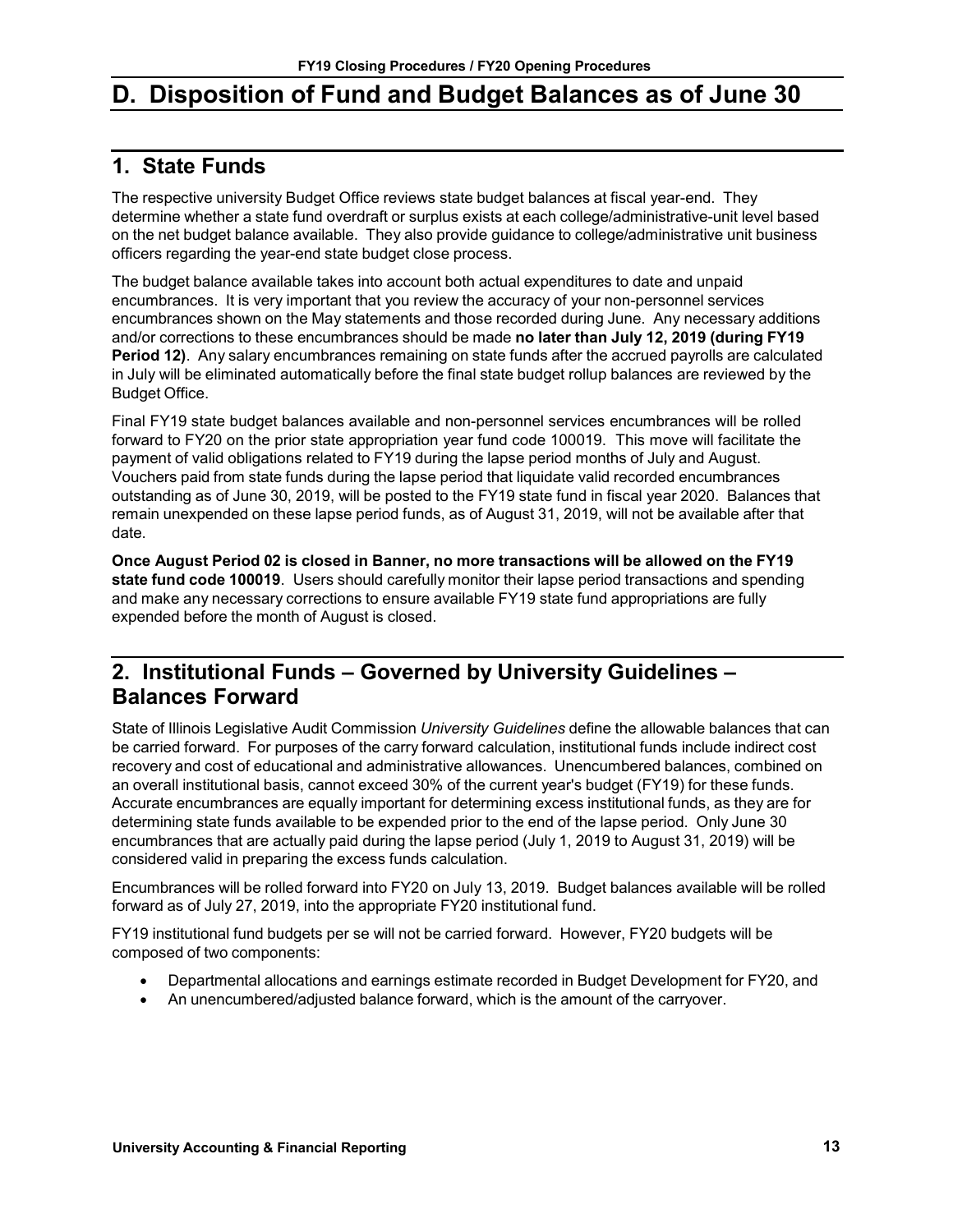### <span id="page-15-0"></span>**3. Self-Supporting Funds – Governed by University Guidelines**

The State Finance Act and the Legislative Audit Commission *University Guidelines* require a review of all service, storeroom, auxiliary enterprise and departmental activity funds to determine the reasonableness of cash balances. Excess cash balances must be lapsed to the University Income Fund. Accurate balances in general ledger account codes are extremely important, as general ledger data are used to calculate self-supporting excess funds. Units with self-supporting activities must complete an electronic Fact Sheet for each self-supporting fund they operate (refer to Section 5. Fact Sheet [Requirements\)](#page-16-0). The Fact Sheet is subject to audit by the independent Certified Public Accounting firm engaged by the Auditor General of the State of Illinois. Before completing the Fact Sheet, the June Period 12 financial statements should be reviewed carefully to determine whether year-end closing/adjusting entries are needed to reflect accurate accrual account code balances. The Fact Sheet should also be reviewed carefully by a supervisor before finalizing and submitting to University Accounting and Financial Reporting.

### <span id="page-15-1"></span>**4. Practice Plan Funds**

Units with operating responsibilities for practice plan funds must post certain accrual and deferral entries at fiscal year-end (refer to Section 5. Fact Sheet [Requirements\)](#page-16-0). The Fact Sheet is subject to audit by the independent Certified Public Accounting firm engaged by the Auditor General of the State of Illinois.

Before completing the Fact Sheet, carefully review June Period 12 financial statements to determine the need for year-end closing entries. The Fact Sheet should also be reviewed carefully by a supervisor before finalizing and submitting to University Accounting and Financial Reporting.

MSP units – Entries as listed below in Section 5. Fact Sheet [Requirements](#page-16-0) are prepared and posted in Banner as follows:

Receivable related items: Central MSP Office

Other items: Departmental MSP Offices

DSP/NSP/OHSP units – Fact sheets are prepared by the responsible college Dean's office and submitted using the electronic Fact Sheet application for review and entry into Banner.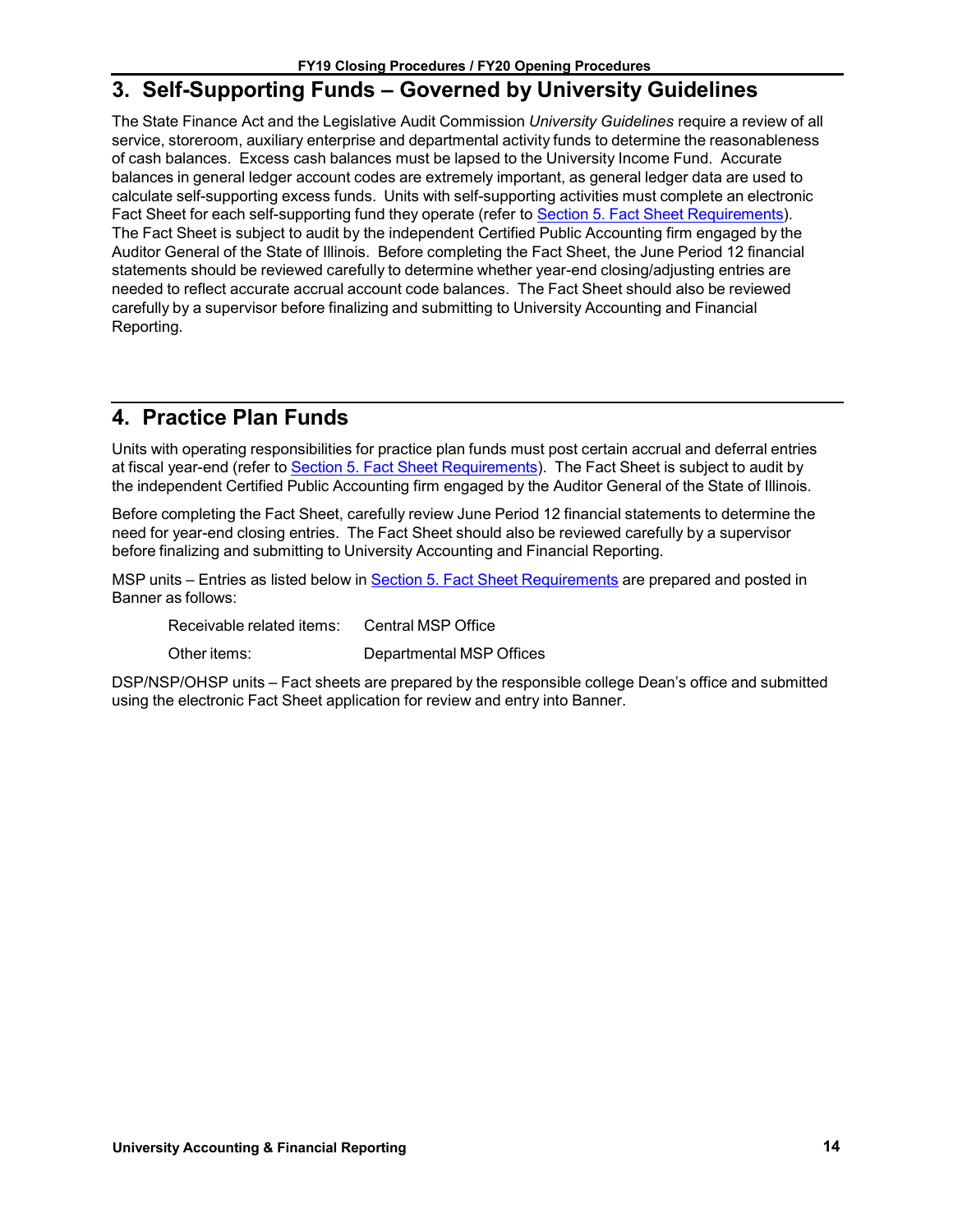### <span id="page-16-0"></span>**5. Fact Sheet Requirements – Self-Supporting and Certain Practice Plan Funds**

Fact Sheet data is required from each department with self-supporting (all universities) or DSP/NSP/OHSP practice plan (UIC and UIUC) funds. Not all accrued transactions are recorded in our normal accounting process, and those that are not must be reported on Fact Sheets to ensure that the Banner general ledger records accurately reflect the fund's financial condition as of June 30, 2019. OBFS UAFR – University Accounting Services will post to Banner the information reported on the Fact Sheets.

**A Fact Sheet for each service, storeroom, auxiliary enterprise, departmental activity, or DSP/NSP/OHSP practice plan fund must be submitted by 5:00 p.m. on July 17, 2019 using the FY19 Year End Fact Sheet Submission Tool, accessible using the following link:**

<https://www.obfs.uillinois.edu/accounting-financial-reporting/year-end-procedures/fact-sheets>

**A separate Fact Sheet should be prepared for each active fund. Fact Sheets are not required for terminated funds.**

The Fact Sheet should be carefully completed and **the information needs to be accurate, regardless of dollar amount to report; there are no minimum dollar thresholds**. The Fact Sheet should also be reviewed carefully by a supervisor before finalizing and submitting them to University Accounting and Financial Reporting.

Job aids to use the electronic Fact Sheet are available at the link above. Refer to the Fact Sheet section on the [UAFR Who to Ask](https://www.obfs.uillinois.edu/accounting-financial-reporting/who-to-ask/types-questions#fact-sheets) list for questions concerning Fact Sheet requirements.

### <span id="page-16-1"></span>**6. Gift and Endowment Income Funds**

Departments must eliminate all overdrafts on all types of gift and endowment income funds by June 30, 2019. Gift and endowment income funds are administered centrally by UAFR – University Accounting Services. For assistance, please refer to the Gift Funds (Fund Type 4M) section of the [UAFR Who to Ask](https://www.obfs.uillinois.edu/accounting-financial-reporting/who-to-ask/types-questions#gift-funds-4m) list.

### <span id="page-16-2"></span>**7. Grant and Contract Funds**

Clear overdrafts in sponsored project funds (400000—599999) by May 17, 2019, unless the project will be continued with additional funds as documented on an approved Request for Anticipation Fund (Form GC70), or prior arrangements have been made with the Grants and Contracts Office. If efforts are not made to clear unauthorized overdrafts, the Grants and Contracts Office may transfer overdrafts to departmental funds.

### <span id="page-16-3"></span>**8. Other Non-State Funds**

General ledger balances remaining after the closing of Period 14 on July 27, 2019, will be carried forward. Balances in inactive funds should not be carried forward unnecessarily into fiscal year 2020. By May 31, 2019, departments should eliminate balances in all inactive funds and request the fund be terminated by emailing [uas@uillinois.edu.](mailto:uas@uillinois.edu)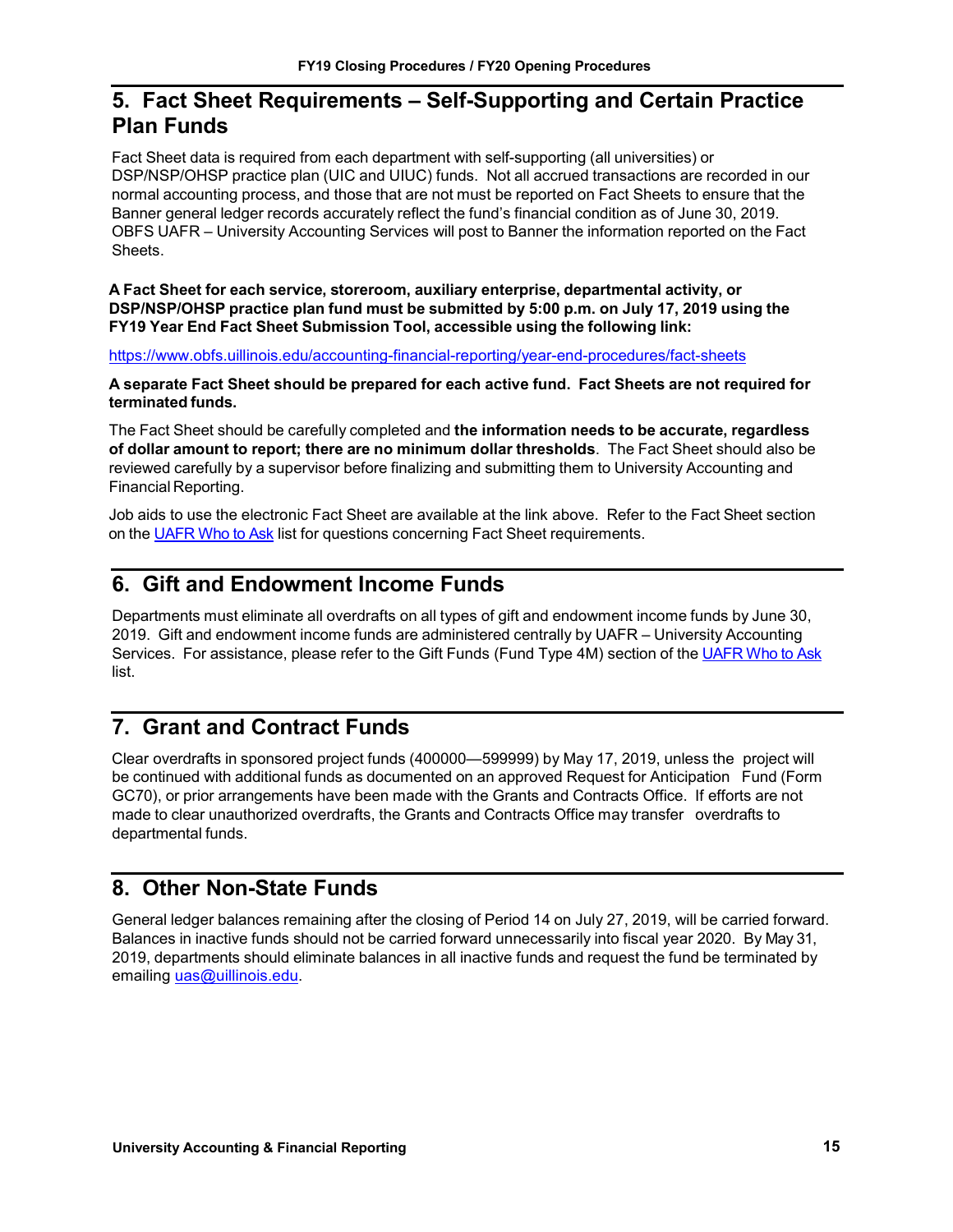# <span id="page-17-0"></span>**E. Procedures for the Encumbrance of and Payment from FY19 Funds**

### <span id="page-17-1"></span>**1. Internal Transactions**

State regulations prohibit any agency from creating an encumbrance with itself. Therefore, departments may not create encumbrances for stores and service transactions. All stores and service vouchers chargeable to FY19 state funds must be entered into Banner by the close of business on July 12, 2019. This is also the last date for processing FY19 feeder system transactions into Banner. However, users are strongly encouraged to post all transactions earlier if possible to allow time for corrections. Common stores and service vouchers are those related to Physical Plant, Campus Stores, other storerooms, duplicating, telecommunications, information technology services, and various auxiliary activities. Purchases from these units must be completed (ordered and delivered) by June 30 in order for the purchase to be charged to FY19 funds. When transferring expenditures that include equipment account codes between FY19 funds (refer to Section J. [Property Accounting & Reporting\)](#page-21-0).

### <span id="page-17-2"></span>**2. Encumbrance of FY19 Funds**

#### **2a. Purchase Orders**

Completed and approved requisitions for purchases of goods and services that are to be charged to your FY19 budget must be received by the Purchasing Division by the dates listed on the website below to ensure the encumbrance of FY19 funds. If the deadline dates indicated are not met, Purchasing cannot guarantee that your transaction will be completed prior to July 1. Requisitions received by the Purchasing Division for which encumbrances cannot be entered by June 30, 2019, will be charged to FY20 funds.

**For the latest information on renewals visit the Purchasing Website.** <https://www.obfs.uillinois.edu/purchases/renewals>

For requests for Sole Source purchases and orders requiring Board of Trustees approval, documentation needs to be submitted to the Purchasing Division with sufficient time to meet special processing requirements and obtain the necessary approvals.

#### **For the latest information on sole source purchasing visit the Purchasing Website.**

<https://www.obfs.uillinois.edu/purchases/procedures-rules/sole-source-purchases/>

Purchase orders issued after July 1 will be encumbered against and charged to your FY20 budget.

Renewable and multi-year purchase orders present unique complications at year-end. Invoices dated prior to July 1, 2019, will be financed from FY19 funds. Invoices dated July 1, 2019, and thereafter are chargeable to FY19 funds only if the call (order) for the goods or services was placed prior to July 1, 2019. If the call (order) for the goods or services occurred after June 30, 2019, then payment of the invoice must be financed with FY20 funds on a new Banner purchase order effective in FY20.

Adjustments to purchase order (PO) encumbrances must be made using a change order to the original purchase order. Journal vouchers cannot be used to adjust PO encumbrances because the changes will not be reflected properly on the purchase order. A written request or email requesting the necessary adjustment to the purchase order should be sent to the responsible buyer by June 1. Requests for increases in purchase order encumbrances, particularly on standing orders, should allow for a sufficient remaining encumbrance amount to cover payment for goods or services requested through the end of FY19. Since any remaining standing order encumbrances are closed at the end of the fiscal year lapse period, the Purchasing Division will not initiate change orders to reduce encumbrances on standing orders.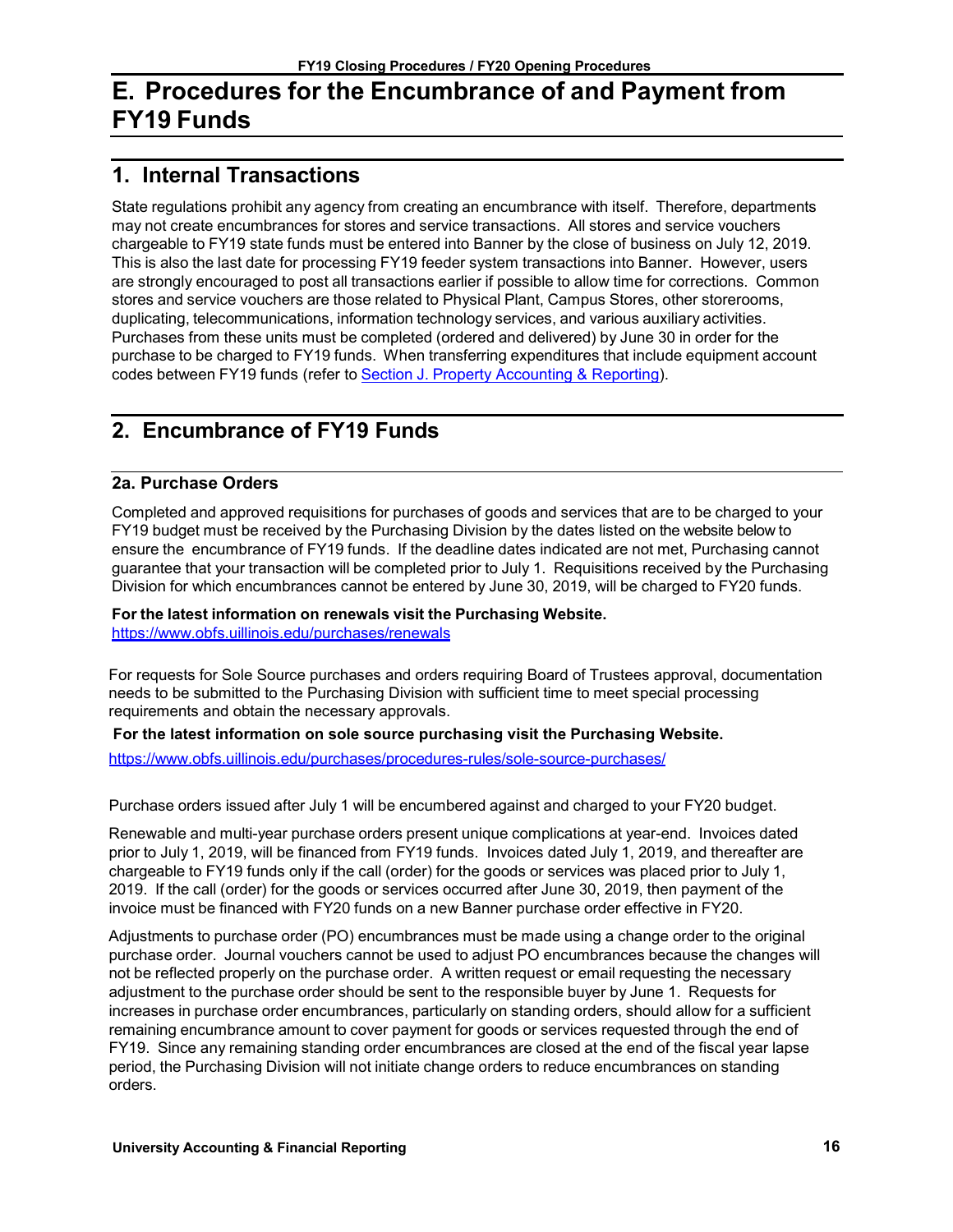#### **2b. Contracts and other non-Purchase Order Encumbrances**

Contracts encumbering FY19 state and non-state funds for services provided in FY19 must be executed by June 30, 2019, and prior to the commencement of services. Contracts for professional and artistic services may be encumbered against FY19 state funds only if the services, or the portion of the services to be funded from FY19 funds, will be completed prior to July 1, 2019. Professional and artistic services for \$20,000 or more are subject to a competitive selection process.

Professional and artistic services must be performed on or before June 30 in order to be paid from FY19 state funds during the lapse period. Services that are encumbered but not yet performed by June 30 cannot be paid from FY19 state funds and the encumbrance should be removed.

Locally funded contracts under \$10,000 encumbering FY19 funds for services in FY19 should be submitted by June 30, 2019 to University Payables. Contracts executed after June 30, 2019, for services in FY20 will be chargeable to FY20 funds.

Approved invoices payable from FY19 state funds must be received in University Payables or be completed and approved in the Travel and Expense Management system (TEM) as appropriate, by July 31, 2019, to ensure payment from state funds during the lapse period.

#### **2c. Expense Reports (Travel Reimbursements and Miscellaneous Payments) and Purchase Order Payments**

Every effort should be made by the unit to ensure expense reports are completed and approved in the TEM system (if travel occurs prior to July 1, 2019) no later than July 3, 2019 in order for the expenses to be recorded in FY19. For those payment types that are not initiated in the TEM system and the goods/services were received prior to July 1, 2019, the invoice must be submitted to University Payables no later than 5 p.m. on July 3, 2019 in order for the expenses to be recorded in FY19.

#### **2d. Encumbrances and Reservations**

Any encumbrances outstanding in Banner as of FY19 Period 12 (ending July 13, 2019) will be rolled forward to FY20. Reservations on state funds will not be rolled forward to FY20.

### <span id="page-18-0"></span>**3. Payment of FY19 Encumbrances after June 30**

State law limits the payment of prior year state-funded obligations to the lapse period (July 1 – August 31, 2019). To meet the lapse period deadline for state-funded obligations, University Payables must receive approved State-funded invoices and expense reports by July 31, 2019. The Office of Business and Financial Services will exercise due diligence in expediting shipments and vendor invoices. If payment of outstanding FY19 state encumbrances during the lapse period is not possible, payment will be made from a department's FY20 local or institutional fund. Payment, in such cases, cannot be charged to either FY19 or FY20 state funds but will instead have to be charged to a different funding source such as institutional funds.

Payments from non-state funds that liquidate outstanding encumbrances as of June 30, 2019, are not bound by the lapse period timeframe. However, under the Legislative Audit Commission *University Guidelines*, unexpended institutional funds (not including patents and royalties) and self-supporting funds may be subject to lapse to the income fund.

**Note:** Units should review the Receipts Required Report on the OBFS Purchases Reports web page at <http://www.obfs.uillinois.edu/purchases/reports/> to ensure that receiving reports are completed for any FY19 purchases requiring a receiving report prior to payment. Units must complete the receiving report by July 12, 2019 to have the expenditure recorded in FY19. Receiving reports for FY19 state-funded orders where the goods are received after June 30, 2019 must be completed by August 16, 2019 in order to be recorded in the lapse period.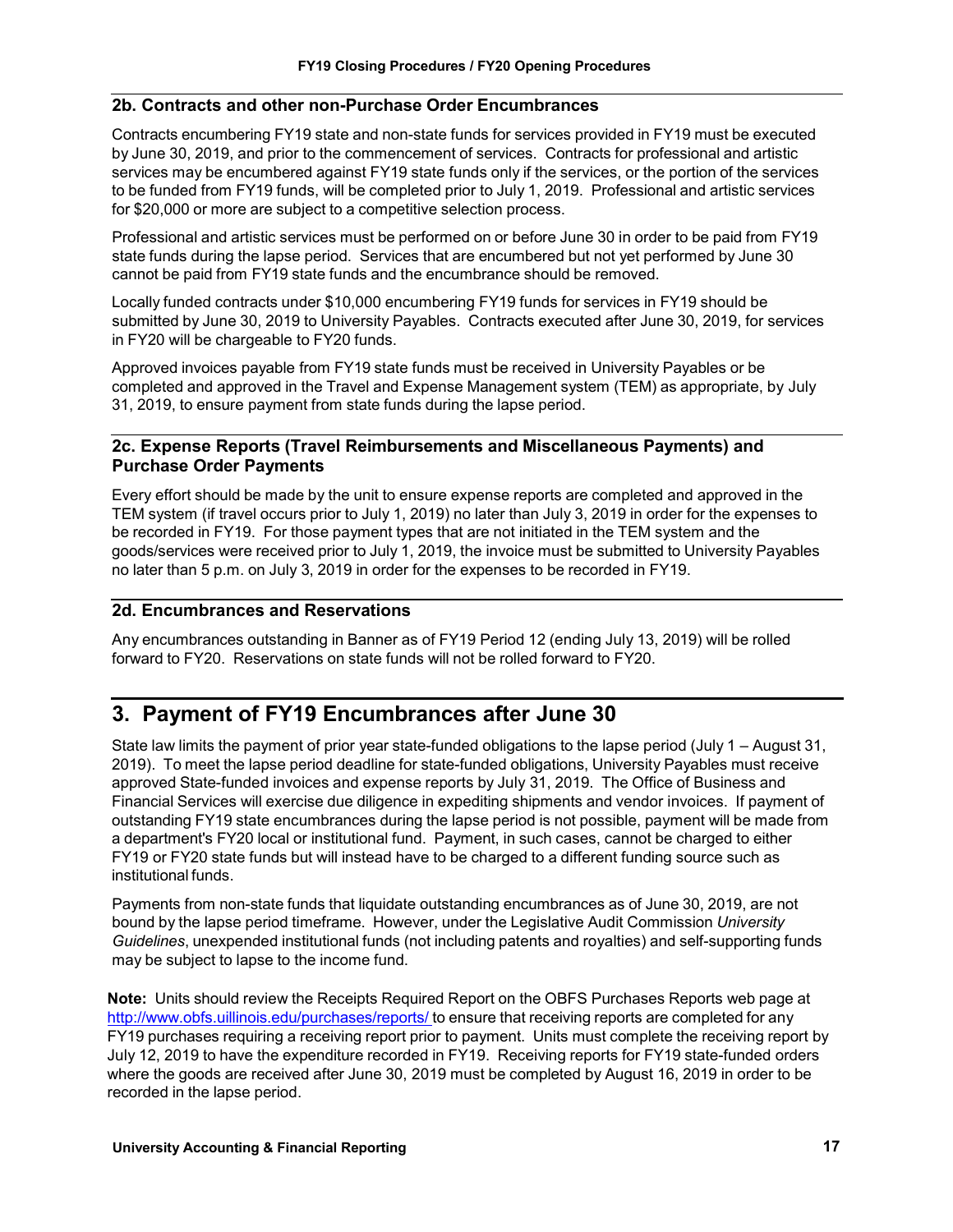## <span id="page-19-0"></span>**F. Payroll**

Labor redistributions of FY19 payroll charges must be approved (the labor redistribution should be at disposition 60) in Banner by 5:00 p.m. on July 5, 2019, to appear on the June **preliminary statements,** and by 5:00 p.m. on July 11, 2019, to appear on the June Period 12 statements. Redistributions, excluding 2019 MN7, must use a June transaction date to post in FY19. **Labor redistributions involving 2019 MN7 must follow special instructions to enter the transaction date correctly and post in the appropriate fiscal years.**

A Year-End Labor Redistribution Job Aid describing how to enter the transaction date for labor redistributions of accrued payrolls is available on the OBFS UAFR website:

<https://www.obfs.uillinois.edu/accounting-financial-reporting/year-end-procedures/year-end-deadlines/>

Labor redistributions cannot be processed in June Period 14.

The June Period 12 financial statements will include an accrual for payroll charges through June 30, 2019, and paid in July 2019. The FY19 accrued payrolls are 2019 BW14 and 2019 MN7. 100% of the BW14 pay event will be charged to FY19. 47.62% of the MN7 pay event will be charged to FY19 and 52.38% will be charged to FY20. The **state-funded** portion for the 9 over 12 appointments on the MN7 pay event will not be split between fiscal years. The full amount will be charged to FY20. 100% of the BW15 pay event will be charged to FY20.

All current year labor encumbrances will be liquidated and closed via an automated process on July 6, 2019. Users should be aware of this situation when examining their departmental budget balances available (BBAs) during the FY19 closing process. Multi-year labor encumbrances representing salary charges to be incurred in future fiscal years on grant and federal agriculture funds will **not** be liquidated.

Effective July 1, 2019, state appropriated appointments on job labor distribution records (excluding 9/12 employees) will be converted automatically to the new year state fund code (100020). Departments should review all job labor distribution records appointments on non-state appropriated funds and make appropriate fund code changes for the new fiscal year before July 1, 2019.

The following guidelines explain changes to job records funded on state funds:

• Jobs with 9/12 employee classes (AA, AB, BC, and BD) assigned to state fund codes:

If the effective date of the appointment is before 6/16/2019, use FY19 state fund code (100019). If the effective date of the appointment is 6/16/2019 or later, use FY20 state fund code (100020).

Jobs with non-9/12 employee classes assigned to state fund code:

If the effective date of the appointment is before 7/1/2019, use FY19 state fund code (100019). If the effective date of the appointment is 7/1/2019 or later, use FY20 state fund code (100020).

- ♦ **If a terminated job is reactivated, be sure that the state fund code used on the labor distribution record follows the guidelines above.**
- ♦ State funded appointments set up before July 1 utilizing an effective dated Job Labor Distribution Record **after** July 1 must be **manually** updated to the new Fiscal Year state fund.

Effective July 1, 2019, all Federal Work Study funds on job labor distribution records will be converted automatically to the FY20 fund code ending in 20.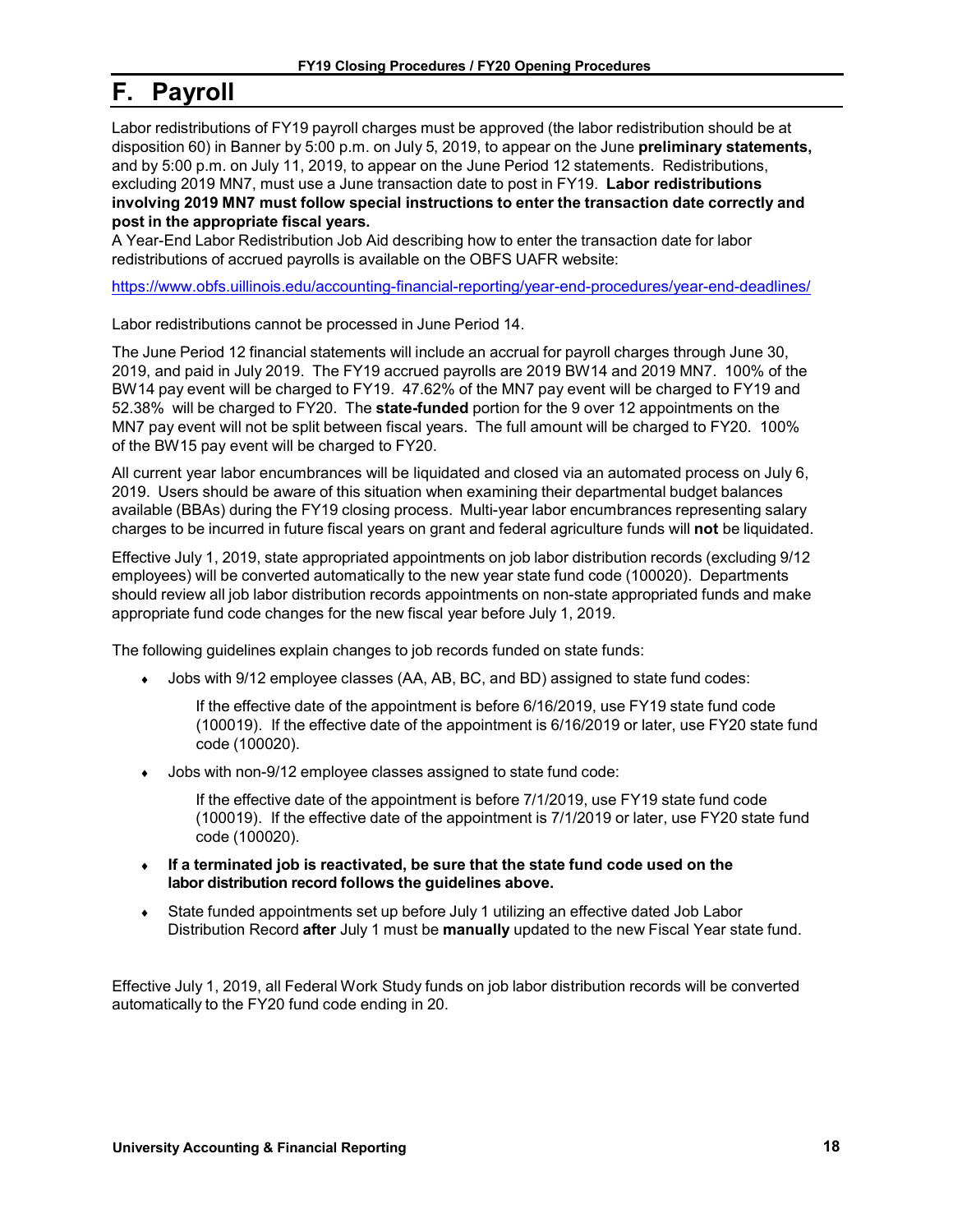### <span id="page-20-0"></span>**G. Accounts Receivable**

The following dates and times are critical for university units that bill student (SAR) and non-student (GAR) customers (through Banner AR):

- June 20, 2019 Deadline for submitting Banner AR feeders; this will enable USFSCO to process the transactions and record the receivable and revenue in FY19, and allow departments to clear rejected transactions or batches by June 30, 2019.
- ♦ 5:00 p.m., June 28, 2019 Deadline to submit manual charges/credits in Banner AR for FY19.
- ♦ After 5:00 p.m., June 28, 2019 All charges assessed in Banner AR will post in FY20.

# <span id="page-20-1"></span>**H.Cash Receipts/Departmental Deposits**

OBFS University Student Financial Services and Cashier Operations must receive all monies received from departments on or before **June 28, 2019, by 2:00 p.m.** Cashier Operations cannot ensure that cash receipts or deposits received after the 2:00 p.m. deadline will be processed in FY19.

# <span id="page-20-2"></span>**I. Grant and Contract Funds**

For State of Illinois sponsored projects (funds 560000 through 599999), all fiscal year expenditures should be processed by July 12, 2019, or by any earlier document submission deadline dates as designated in Section C. [Calendar](#page-6-0) of Critical Dates to ensure inclusion of these expenditures on FY19 billings and reports.

FY20 Federal Work Study funds have been established in Banner for use beginning July 1, 2019. Effective July 1, 2019, all Federal Work Study appointments on job labor distribution records will be converted automatically to the FY20 fund code. Index codes for the Federal Work Study program will be updated automatically as of July 1 to reflect the FY20 fund codes. Departmental allocations using state funds will be updated with the new FY20 state fund code (100020). If other changes are needed, please contact your university Grants and Contracts Office. The new FY20 Federal Work Study funds are as follows:

| Urbana      | 498120 |
|-------------|--------|
| Chicago     | 498219 |
| Springfield | 498420 |

Facilities and Administrative Costs (Indirect Costs) and Tuition Remission will not be assessed in FY20 until FY19 is closed.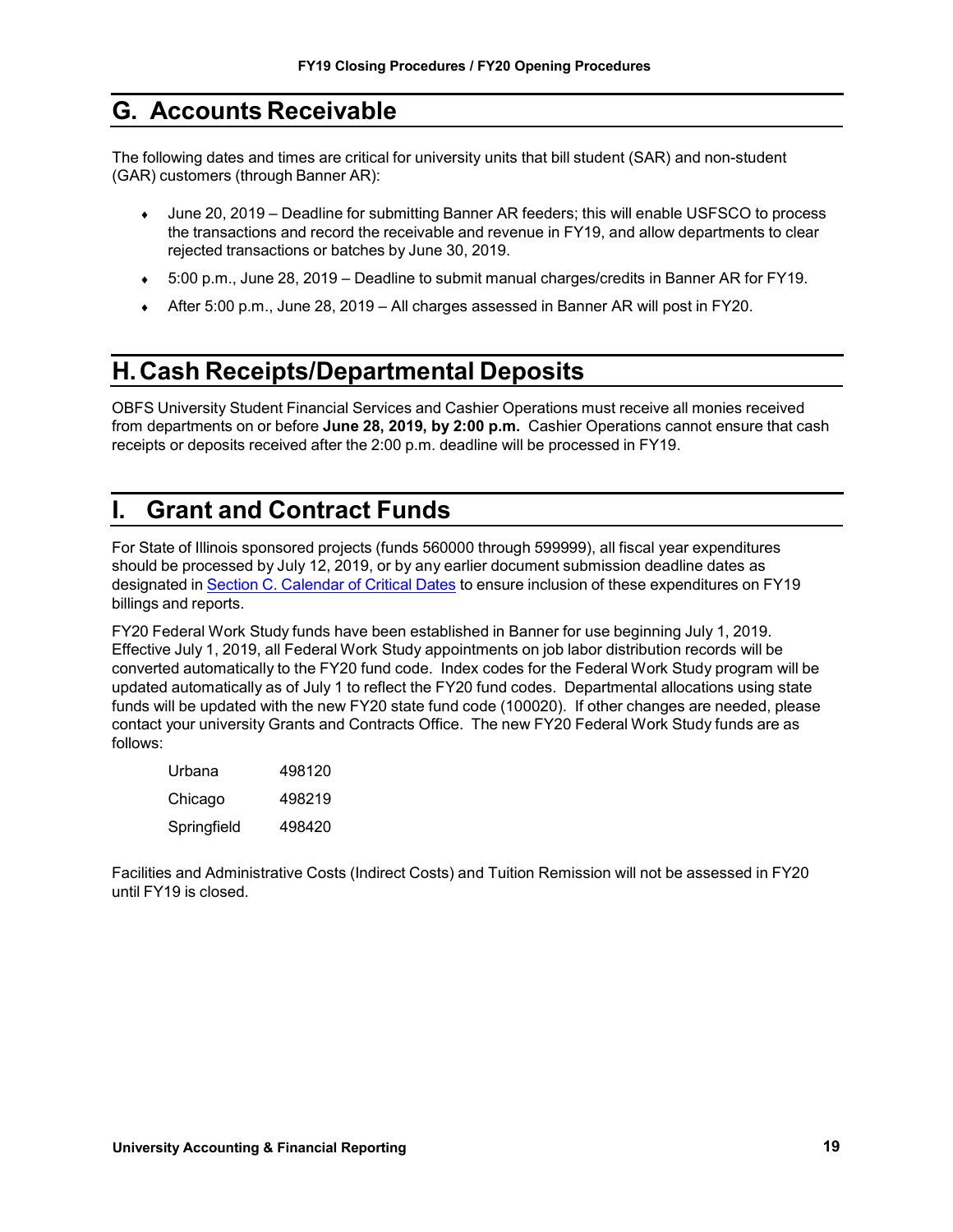# <span id="page-21-0"></span>**J. Property Accounting & Reporting**

The University of Illinois System relies on proper entity code assignment for tracked equipment (i.e., equipment with an assigned PTag number) to utilize in Facilities and Administration Rate (F&A) calculations, excess fund computations, and financial statement presentation. An entity code is a four-digit numeric code (e.g., 3100, 3110, etc.) which properly classifies a self-supporting fund within a certain type of activity, or "entity." The entity code assigned to your specific self-supporting fund can be found in the "Predecessor Fund" field of Banner page FZMFUND. Equipment used directly in the operation of a specific self-supporting fund's activity needs to have that self-supporting fund's same entity code assigned. Confirm the proper entity code has been assigned to equipment as applicable by July 1, 2019.

Fabricated equipment and construction will only be capitalized and depreciated in the Banner fixed asset module when the equipment or construction is completed and placed in service. Notification of fabricated equipment completed as of June 30 must be reported to UAFR-University Property Accounting and Reporting (UPAR) by July 1, 2019. Notification of construction completed as of June 30 must be reported to UAFR-UPAR by July 3, 2019. Equipment-related communications must be submitted via FABweb. Accrued liabilities for construction retainage and estimates of the cost of construction work completed but not billed must also be submitted to UAFR-UPAR by July 5, 2019.

Equipment acquired with FY19 funds must have associated acquisition attributes entered into FABweb and submitted to UAFR-UPAR no later than July 12, 2019. Completed software development projects must also be reported to UAFR-UPAR by July 17, 2019. Equipment received as of June 30, but not paid must be reported to UAFR-UPAR by July 17, 2019.

When journal vouchers transfer funding sources that use "tracked" fixed asset expenditure account codes (see chart below), a separate debit and credit must be entered for **each** item of equipment originally purchased on the FOAPAL being credited, and the PTag/property control number of the associated asset must be recorded in the JV description, document reference, or FOATEXT field of the journal voucher. All journal vouchers using capital asset (equipment/construction) account codes must be submitted to Banner by 5:00 p.m. on July 12, 2019.

The use of correct account codes on transactions is critical, especially during July. Banner equipment account codes are as follows:

| <b>Dollar Value</b>                        | <b>Account Range</b> |
|--------------------------------------------|----------------------|
| <b>Not Tracked in Fixed Asset Module:</b>  |                      |
| Equipment <\$100                           | 122000-12499U        |
| Equipment \$100-\$499                      | 126 <sub>nnn</sub>   |
| Administrative Software <\$100,000         | 1538nn               |
| Research Software (any value)              | 1538nn               |
| <b>Materials for Equipment Fabrication</b> | $128$ nnn            |
|                                            |                      |
| Tracked in Fixed Asset Module:             |                      |
| Equipment \$500-\$4999                     | $127$ nnn            |
| Equipment > \$4999                         | 163nnn               |
| Artwork <\$5000                            | 162100               |
| Antiques/Historic Treasures <\$5000        | 162200               |
| Firearms/weapons <\$5000                   | 162300               |
| Artwork > \$4999                           | 164100               |
| Antiques/Historic Treasures >\$4999        | 164200               |
| Firearms/weapons > \$4999                  | 163140               |
| Group Asset/Collections Additions >\$0     | 165000-167000        |
| Administrative Software > \$99,999         | 168600               |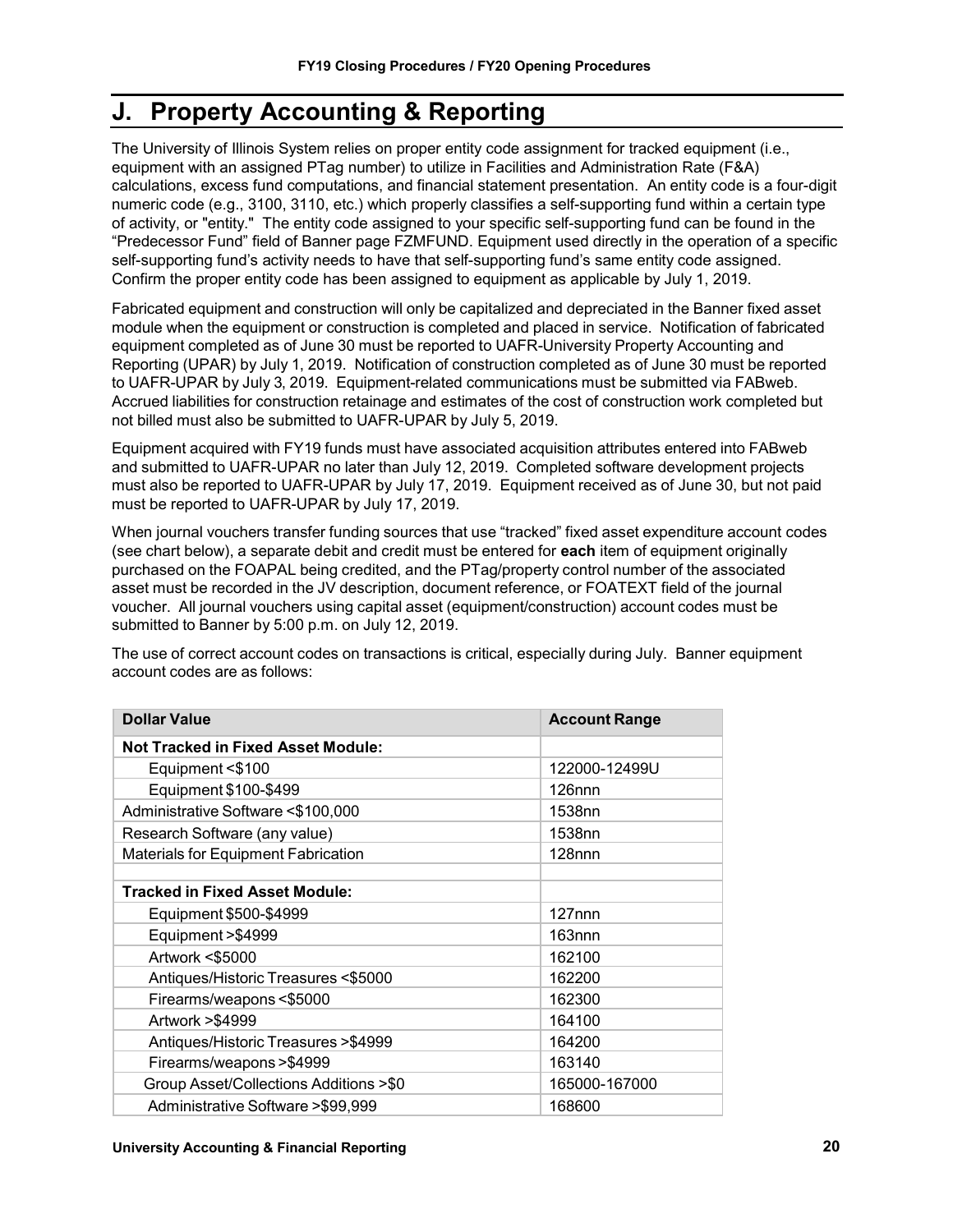# <span id="page-22-0"></span>**K. Banner Fund Type Table**

 For a complete listing of Banner fund types and Banner range of fund codes assigned to that particular source of funds, refer to [Banner Fund Type Descriptions.](https://www.obfs.uillinois.edu/training/materials/intro-banner-finance/fund-type-descriptions/)

# **L. Definitions**

**Allowance for Uncollectible Accounts** – An allowance for uncollectible accounts is an estimate of the uncollectibility of past due receivables. The balance is an offset to the accounts receivable balance and is used to write off accounts that are deemed uncollectible.

**Bad Debt Expense** – A bad debt expense is an entry booked against the appropriate expense account to record adjustments to the allowance for uncollectible accounts.

**Budget Balance Available (BBA)** – Equal to the revised budget less expenditures and encumbrances/ reservations.

**Cash Receipt** – A pre-numbered form used to record receipt of funds at the time of sale.

**CFOAPAL** – The accounting string attached to each Banner transaction. Refer to the [CFOAPAL Quick](https://www.obfs.uillinois.edu/training/materials/intro-banner-finance/c-foapal-quick-guide/)  [Guide](https://www.obfs.uillinois.edu/training/materials/intro-banner-finance/c-foapal-quick-guide/) for a detail explanation of each segment.

**Encumbrances** – Funds set aside to acquire goods or services under the terms of a University purchase order, contract, or miscellaneous obligation for services with non-employees (e.g., honoraria), or for travel or petty cash expenditures incurred. All outstanding encumbrances excluding current year labor encumbrances and memo encumbrances will be rolled into FY20 on July 13, 2019. These are also known as "commitments" in Banner terminology.

**Entity Codes** – A four-digit numeric code (e.g., 3100, 3110, etc.) which properly classifies a selfsupporting fund within a certain type of activity, or "entity." The entity code assigned to your specific self-supporting fund can be found in the "Predecessor Fund" field of FZMFUND in Banner. Equipment used directly in the operation of a specific self-supporting fund's activity needs to have that selfsupporting fund's same exact entity code assigned. The University of Illinois System relies on proper entity code assignment for tracked equipment (i.e., equipment with an assigned PTag number) to utilize in F&A rate calculations, excess fund computations, and financial statement presentation.

**Facilities & Administrative Rates (F&A)** – Rates charged to sponsored projects for University costs with common objectives not identifiable with a project or activity. Administrative expenses include University operations such as general university administration, sponsored projects administration, department administration, and student services administration. Facility expenses include building and equipment depreciation, interest, operations & maintenance including utilities, library, etc.

**Feeder** – An electronic file that contains a large volume of journal entries, charges, or payments that are posted to Banner. The file is often generated through another Banner process.

**Fiscal Year** – The fiscal year begins on July 1 and ends on June 30 of the following year. Fiscal Year 2019 (FY19) is from July 1, 2018 through June 30, 2019. Fiscal year 2020 (FY20) is from July 1, 2019 through June 30, 2020.

**FY19 State Funds** – Funds containing budget from state appropriations for the period July 1, 2018 through the lapse period, August 31, 2019. The last two digits of the state fund code correspond to the state appropriation year. Charges against FY19 state appropriations should use the state fund ending in 19.